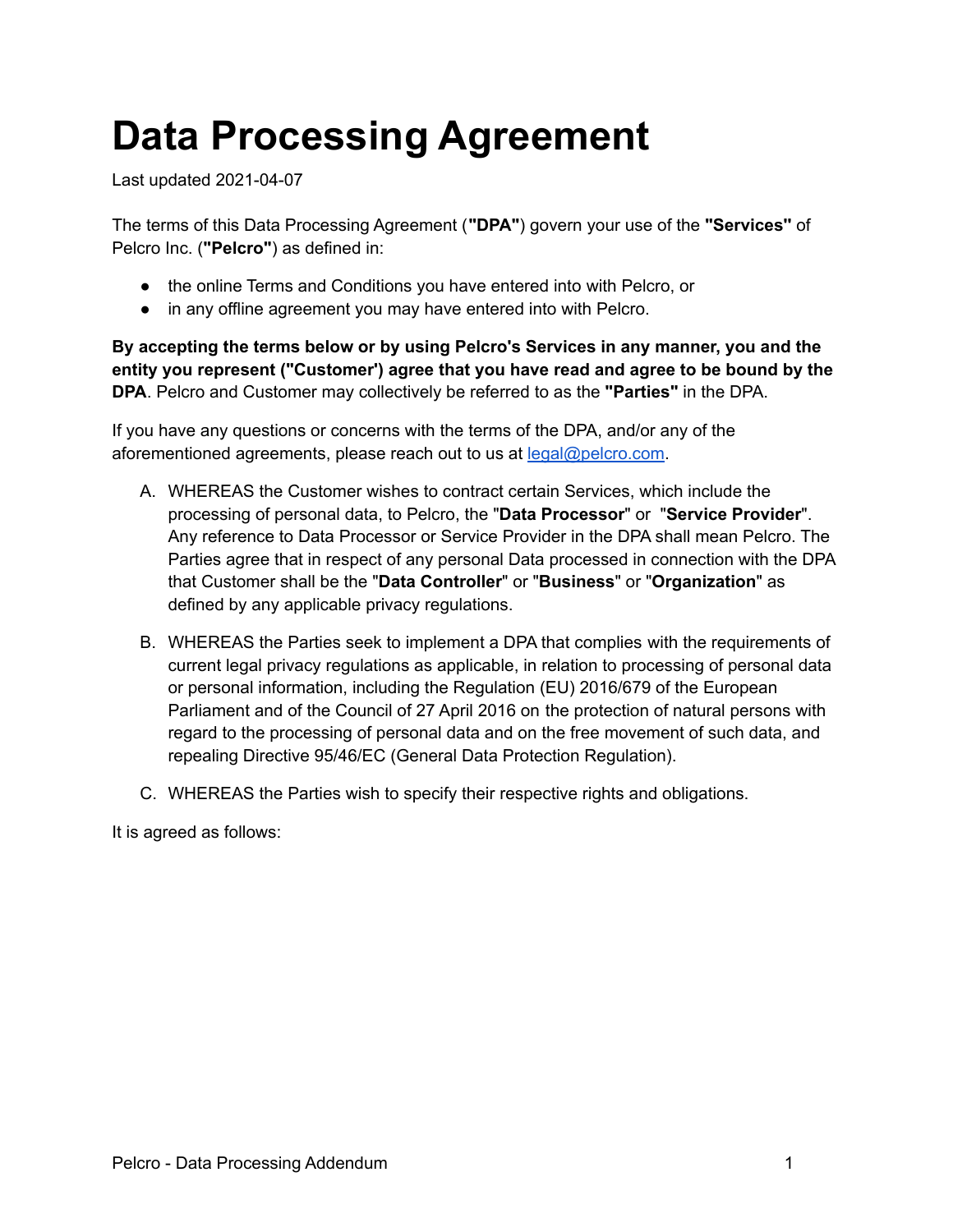## **1. Definitions and Interpretation**

Unless otherwise defined herein, the terms and expressions used in the DPA shall have the following meaning:

**"Canadian Privacy Laws"** means the Personal Information Protection and Electronic Documents Act and substantially similar provincial legislation, as well as any applicable federal or provincial privacy or data protection legislation applicable to institutions and organizations in Canada, each together with the regulations thereto and as amended from time-to-time.

**"CCPA"** means the California Consumer Privacy Act, Cal. Civ. Code § 1798.100 et seq., and its implementing regulations.

**"Data Localization Laws"** means all laws and regulations which impose data localization obligations, to the extent applicable to the Processing of Personal Data under the DPA, as amended from time to time.

**"Data Protection Laws"** means all laws and regulations, including laws and regulations of the European Union, the European Economic Area and their member states (including, without limitation, the GDPR), Switzerland, the United Kingdom, Canada (including, without limitation, the Canadian Privacy Laws) and the United States of America and its states, to the extent applicable to the Processing of Personal Data under the DPA as amended from time to time.

**"Data Transfer"** means: a transfer of Personal Data from Customer to the Data Processor; or an onward transfer of Personal Data from Data Processor to a Sub-processor;

**"DPA"** means this Data Processing DPA and all Schedules and Annexes.

**"EU Personal Data"** means any personal data that is subject to the laws and regulations of the European Union, the European Economic Area and their member states (including, without limitation, the GDPR), Switzerland, the United Kingdom.

**"GDPR"** means EU General Data Protection Regulation 2016/679;

**"Personal Data"** means any information contained or included in Customer Data relating to

- 1. an identified or identifiable natural person and,
- 2. an identified or identifiable legal entity where such information is protected similarly as personal data, personal information or personally identifiable information under applicable Data Protection Laws.

**"Sub-Processor"** means any person appointed by or on behalf of Data Processor to process Personal Data on behalf of Customer in connection with the DPA, and as further specified in Section 2.2.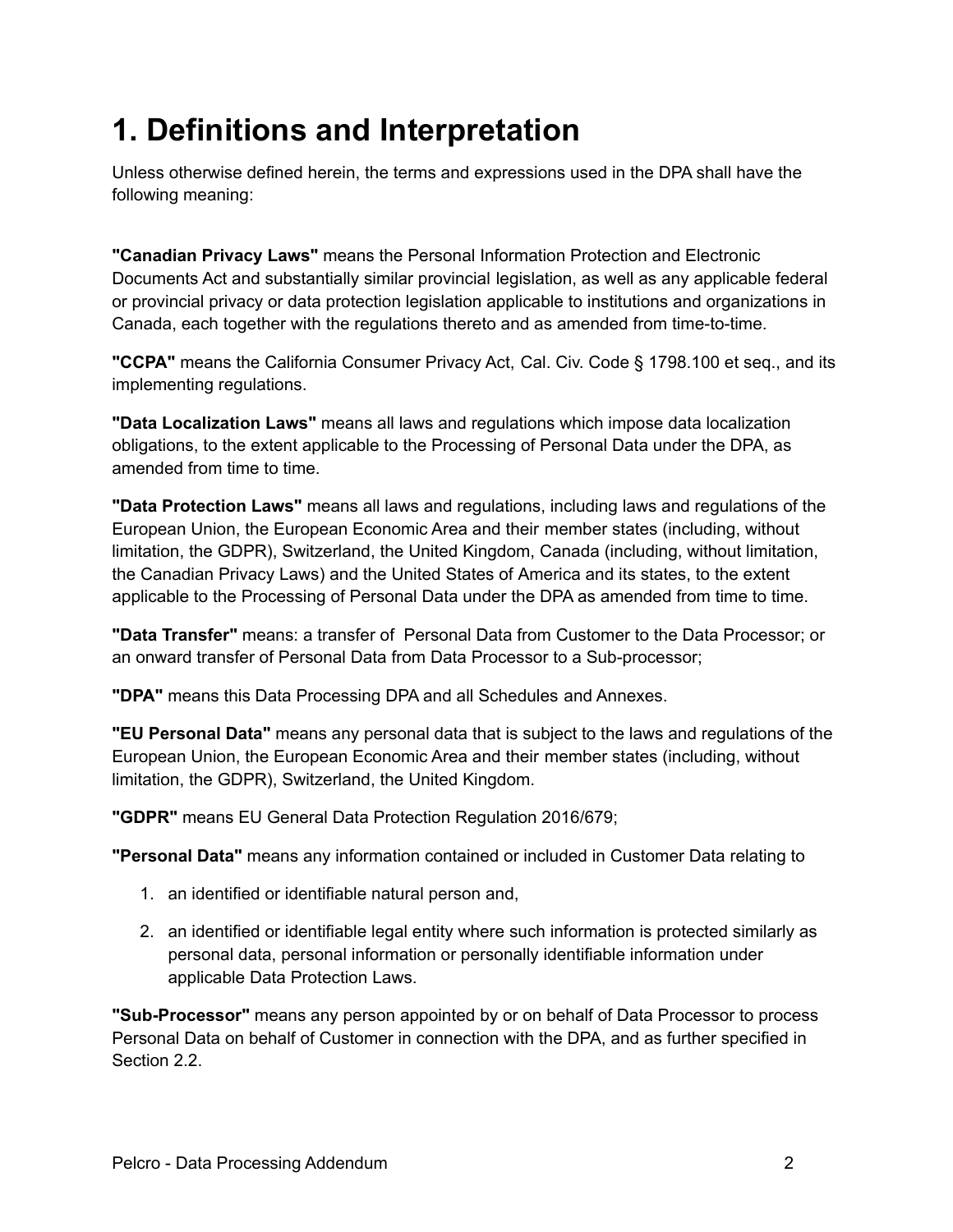The terms, **"Commission"**, **"Controller"**, **"Data Subject"**, **"Member State"**, **"Personal Data"**, **"Personal Data Breach"**, **"Processing"** and **"Supervisory Authority"** shall have the same meaning as in the GDPR, and their related terms shall be construed accordingly.

## **2. Data Processing Terms (All Jurisdictions)**

When the Customer transfers Personal Data to Data Processor for Data processor to Process in the course of providing any Services, or Data Processor collects Personal Data on behalf of Customer for the purpose of providing Services to Customer, the parties intend and are of the view that the Customer will be the Controller and Data processor will be a Processor in relation to such Personal Data and that Data Processor or its Affiliates will engage Sub-processors in accordance with the DPA.

The parties agree that any Personal Data that the Customer transfers to Data Processor shall remain within the custody and control of the Customer, and as between the Customer and Data Processor, the Customer shall be the owner of such data.

Notwithstanding the above, Customer acknowledges and agrees that if Customer shares or authorizes any third party or related party to receive or view Customer Data directly in the application or via the use of any application integrations, the further processing by such third party or related party is not covered by the DPA.

## **2.1. Data Processor Obligations:**

- 1. comply with all applicable Data Protection Laws in the Processing of Personal Data;
- 2. only process Personal Data on behalf of and in accordance with the Customer's lawful written instructions from time-to-time (including as set out in the DPA) or as required for Data Processor to provide, manage and facilitate the provision of the Services, but only where such instructions are consistent with the terms of the DPA and only in respect of the subject matter, duration, nature and purpose of the Services, and the type of Personal Data and categories of Data Subject relevant to the Services;
- 3. not Process Personal Data other than on the Customer's documented instructions, except if required pursuant to applicable legislation to which Data Processor is subject, in which case Data Processor shall inform Customer of such requirement before Processing unless prohibited by law;
- 4. ensure that only authorized persons process such Personal Data and that such persons are subject to appropriate obligations to maintain the confidentiality of such Personal Data, and
- 5. upon the Customer's request, and at Customer's cost, Data Processor shall provide the Customer with reasonable cooperation and assistance needed to fulfil the Customer's obligation (if any) under the Data Protection Laws to carry out a data protection impact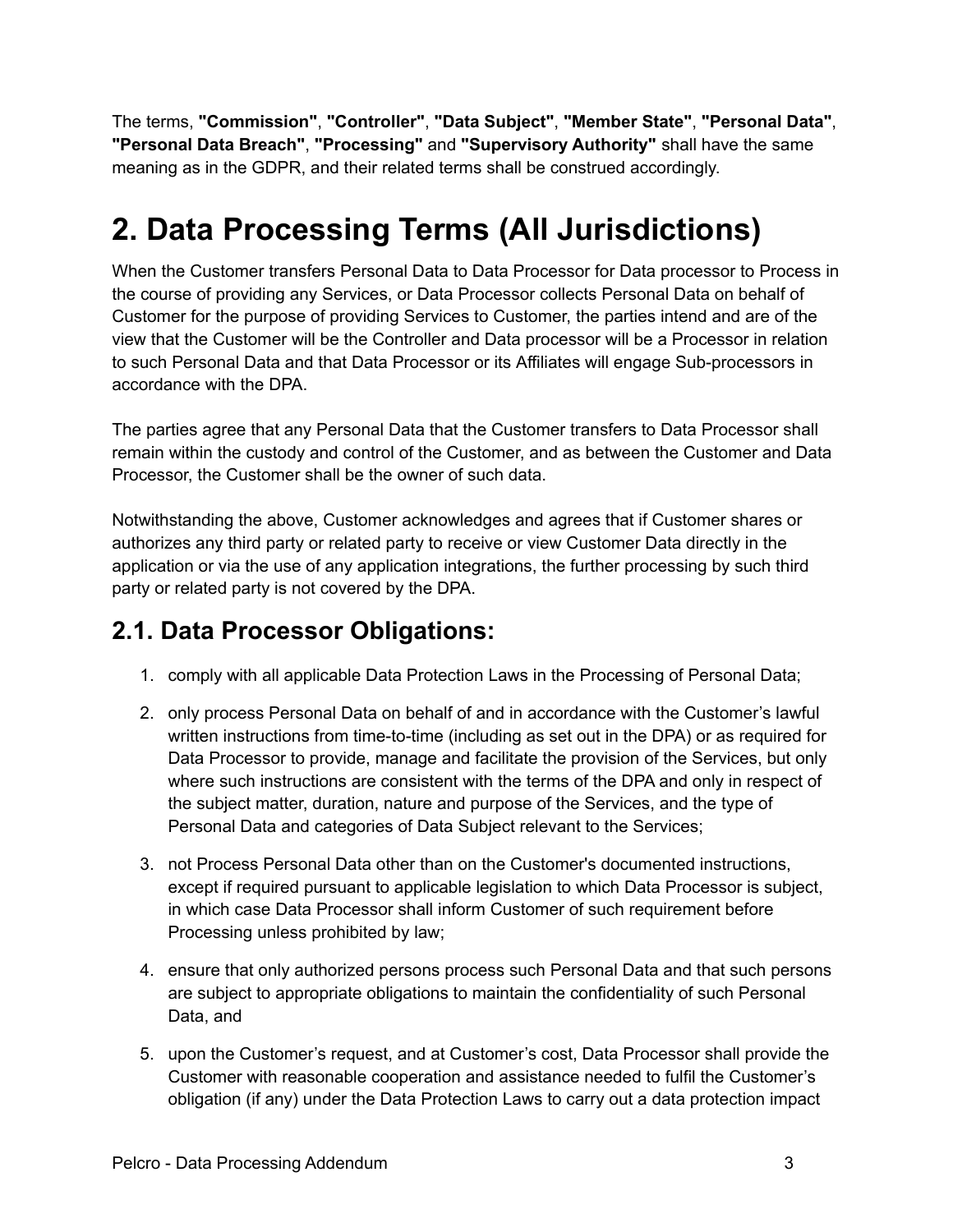assessment or any other similar assessment related to the Customer's use of the Services, to the extent the Customer does not otherwise have access to the relevant information, and to the extent such information is available to Data Processor.

### **2.2. Customer Obligations:**

- 1. Where the Customer transfers or otherwise makes available Personal Data to Data Processor in relation to the Services, the Customer warrants and represents that
	- a. it has the necessary rights to transfer or make available such Personal Data to Data Processor (including that it has, or has procured, the necessary legal authority, permissions and/or consents for Data Processor to Process the Personal Data to provide the Services);
	- b. the Customer's instructions to Data Processor comply with (and will not cause Data Processor to be in breach of) the Data Protection Laws or any Data Localization Laws; and
	- c. the Customer has taken reasonable steps to ensure that any Data Subjects are aware of the nature of the Processing to be undertaken, including by providing any notices required by applicable law or Regulatory Authority, or has otherwise complied with applicable Data Protection and Localization Laws in relation to informing Data Subjects concerning the Processing of their Personal Data comprised in the Customer Data. The Customer shall have sole responsibility for the accuracy, quality, and legality of Personal Data and the means by which the Customer acquired Personal Data. The Customer specifically acknowledges that its use of the Services will not violate the rights of any Data Subject, including the rights of any Data Subject that has opted-out from sales or other disclosures of Personal Data to the extent applicable under the CCPA or other similar regulatory requirements.
- 2. The subject-matter of Processing of Personal Data by the Data Processor is the performance of the Services pursuant to the DPA. The duration of the Processing, the nature and purpose of the Processing, the types of Personal Data and categories of Data Subjects Processed under the DPA are further specified in Schedule 1 to the DPA.

### **2.3. Security**

Taking into account the state of the art, the costs of implementation and the nature, scope, context and purposes of Processing as well as the risk of varying likelihood and severity for the rights and freedoms of natural persons, Data Processor shall in relation to Personal Data implement appropriate technical and organizational measures to ensure a level of security appropriate to that risk, including, as appropriate, the measures referred to in Article 32(1) of the GDPR.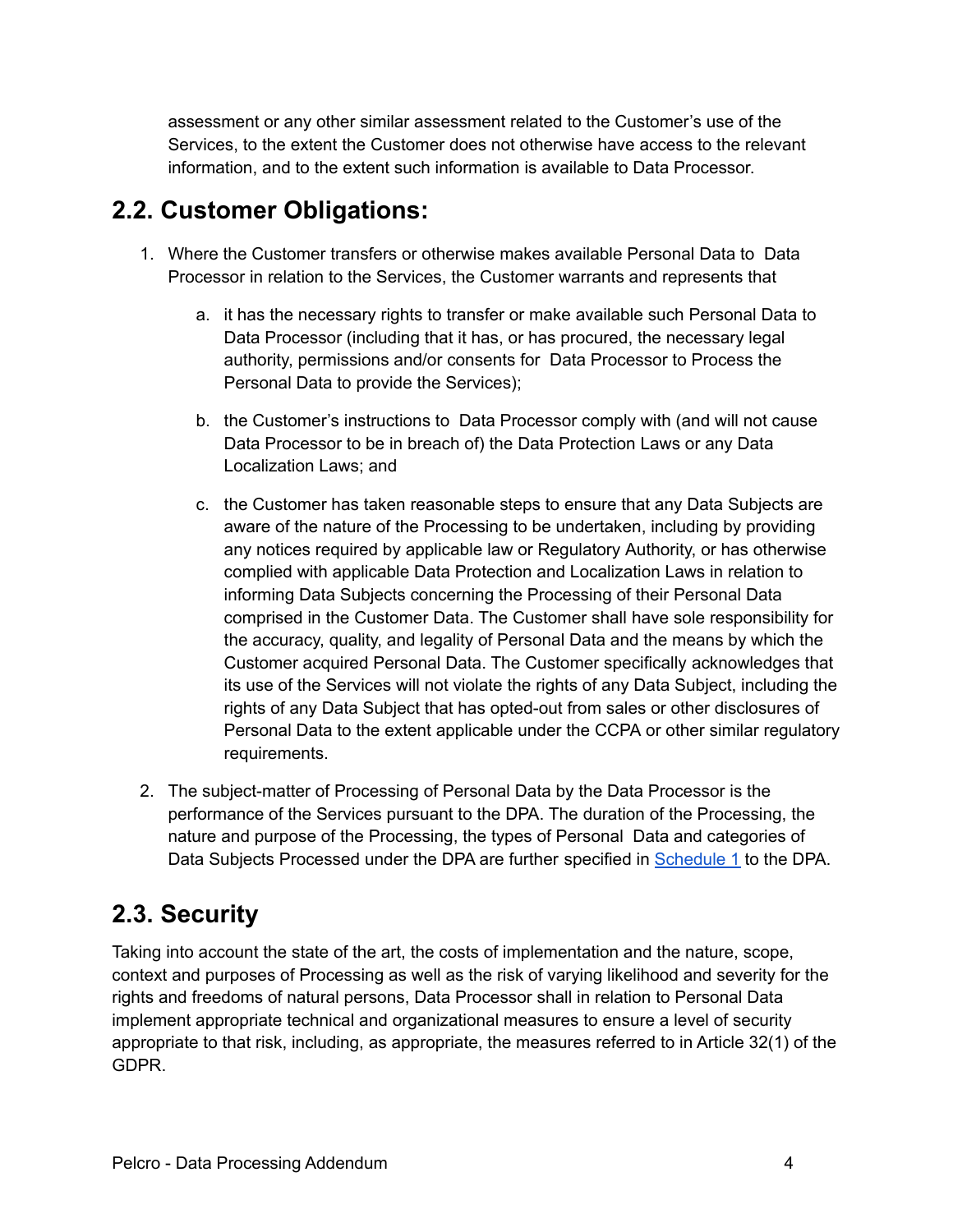### **2.4. Sub-Processors**

- 1. **Appointment of Sub-Processors**. Customer acknowledges and agrees that: (a) Data Processor affiliates may be retained as Sub-Processors; and (b) Data Processor and Data Processor affiliates may engage third-party Sub Processors in connection with the provision of the Services. Data Processor or a Data Processor affiliate will enter into a written agreement with the Sub-Processor containing data protection obligations not less protective than those in the DPA, with respect to the Customer Data to the extent applicable to the nature of the Services provided by such Sub-processor. In case the Sub-Processor fails to fulfill its data protection obligations under such a written agreement with Data Processor, Data Processor will remain liable to the Customer for the performance of the Sub Processor's obligations under such agreement.
- 2. **List of Current Sub-Processors**. the Data Processor shall make available a list of Sub-Processors for the Services. A current list of the Pelcro Sub-Processors can be found https://www.pelcro.com/en/legal/sub-processors. Pelcro will update the list to reflect any addition, replacement or other changes to Pelcro's Sub-Processors.
- 3. **Authorization**. Customer's acceptance of the DPA shall be considered written authorization for Pelcro to engage the Sub-Processors as reflected on the list of Sub-Processors current as of the date of signing the DPA. Pelcro will provide notification of new Sub-processor(s) before authorizing any new Sub-processor(s) to Process Personal Data in connection with the provision of the applicable Services. If Customer objects to the appointment of any such Sub-processor within 30 days of notification on reasonable grounds related to the protection of Personal Data, Data Processor will work in good faith with Customer to find an alternative solution. In the event that parties are unable to find such a solution, Customer may terminate the DPA at no additional cost.

## **2.5. Data Subject Rights**

- 1. **Data Subject Request.** Taking into account the nature of the Processing, Data Processor shall assist Customer by implementing appropriate technical and organizational measures, insofar as this is possible, for the fulfilment of Customer obligations, to respond to requests to exercise Data Subject rights under the Data Protection Laws.
- 2. **Obligations.** Data Processor shall:
	- a. promptly notify Customer if it receives a request from a Data Subject under any Data Protection Law in respect of Data Subject Personal Data; and
	- b. ensure that it does not respond to a Data Subject request except on the documented instructions of Customer or as required by Data Protection Laws to which the Data Processor is subject, in which case Data Processor shall to the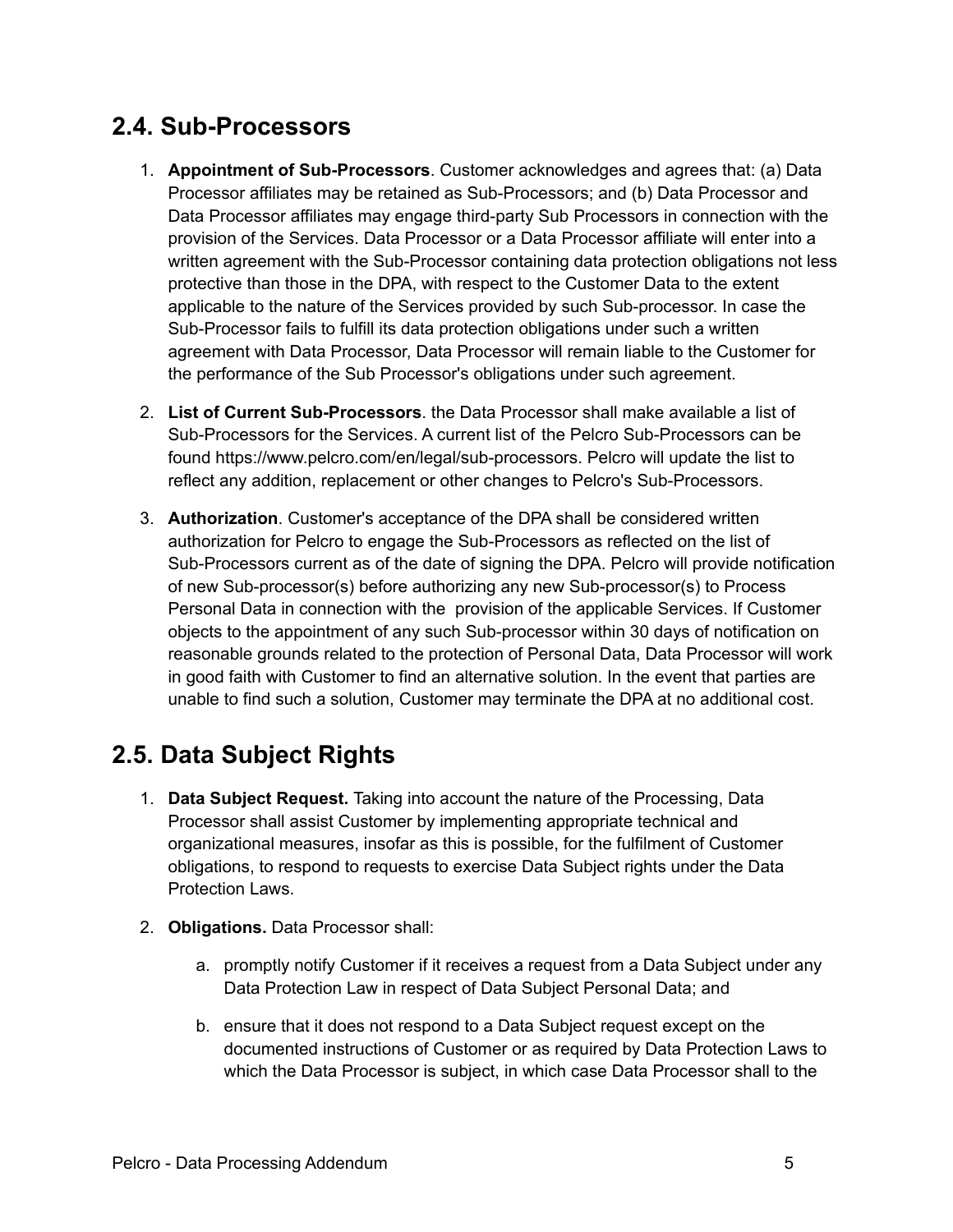extent permitted by Data Protection Laws inform Customer of that legal requirement before Data Processor responds to the request.

### **2.6. Personal Data Breach**

- 1. **Notification.** Data Processor shall notify Customer without undue delay upon Data Processor becoming aware of a Personal Data Breach affecting Personal Data, providing Customer with sufficient information to allow Customer to meet any obligations to report or inform Data Subjects of the Personal Data Breach under the Data Protection Laws.
- 2. **Remediation.** Data Processor shall make reasonable efforts to identify the cause of such Customer Data Incident and take those steps as Data Processor deems necessary and reasonable in order to remediate the cause of such a Customer Data Incident to the extent the remediation is within Data Processor's reasonable control.

## **2.7. Deletion or return of Personal Data**

Data Processor shall return Customer Data to Customer upon written request from Customer within 30 days of termination of DPA and, to the extent allowed by applicable law, delete Customer Data within 6 months of the termination of the DPA, unless deletion of Personal Data is not technically possible, using all reasonable efforts.

## **2.8. Audit rights**

- 1. **Accountability.** Subject to reasonable access arrangements being agreed between the parties and save for disclosure of information which is confidential and/or privileged (or where access is otherwise restricted by applicable law or regulation), Data Processor shall make available to the Customer all relevant information reasonably necessary to demonstrate compliance with Data Processor's obligations under the GDPR and allow for and contribute to audits, including inspections, conducted by the Customer or another auditor mandated by the Customer, at the Customer's cost.
- 2. **Legality of Instructions.** Data Processor shall immediately inform Customer if any Customer instructions related to the processing of the Personal Data as related to the provision of the Services infringes EU Data Protection Laws.

## **2.9. Legally Required Changes.**

**Regulatory Changes.** Pelcro and Customer acknowledge that laws relating to privacy and data protection are evolving and that amendment to the DPA may be required to ensure compliance with such developments. The parties agree to take such action as is necessary to implement changes to the standards and requirements of any Data Protection and Localization Laws as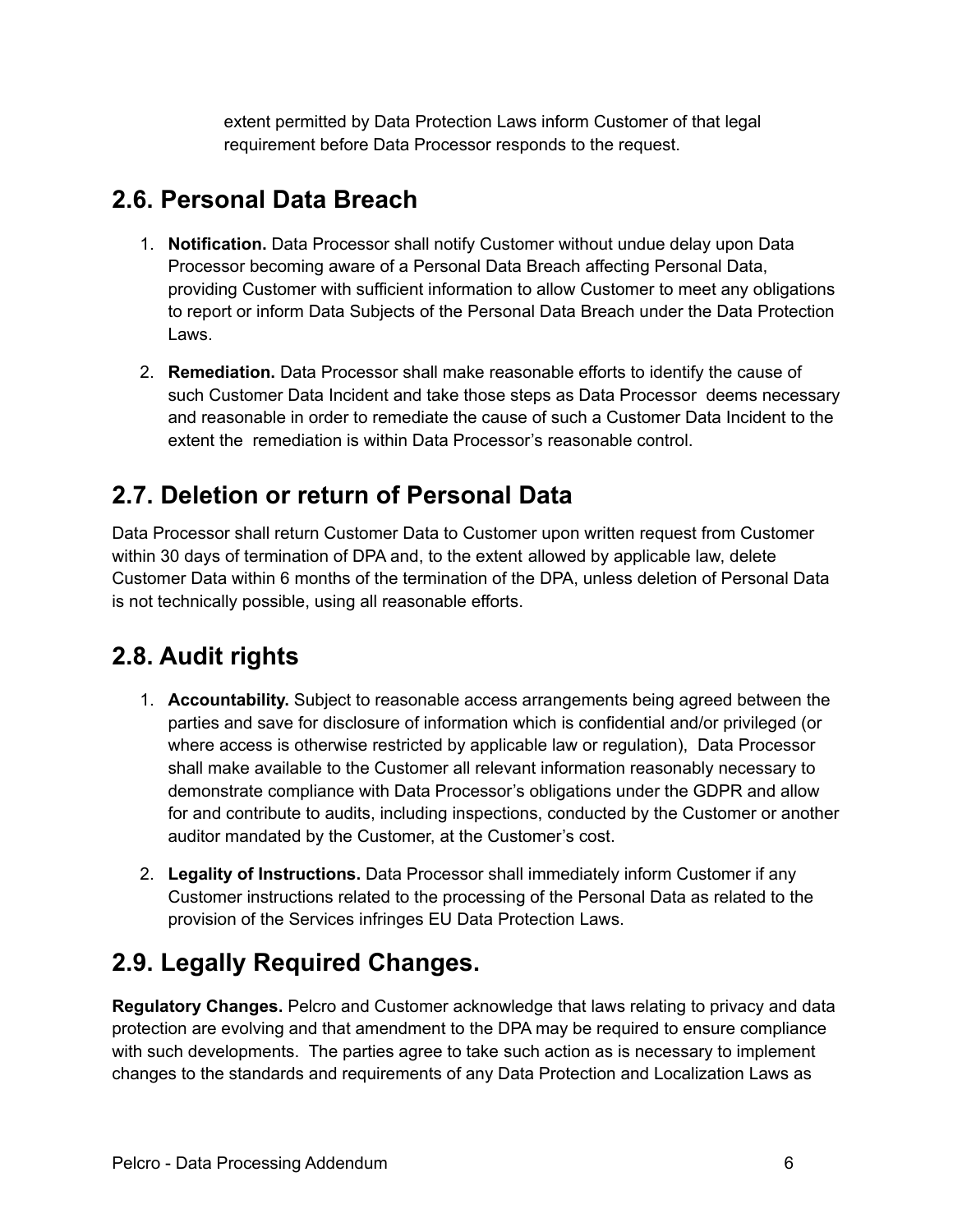applicable to one or both of the parties, including negotiating in good faith to amend the DPA as necessary or prudent for compliance with such laws.

## **3. Data Processing Terms (CCPA Specific Provisions)**

- 1. **Scope of Data Processing Terms.** Sections 3.1 to 3.3, apply only with respect to California Personal Information.
- 2. **Roles of the Parties**. When processing California Personal Information in accordance with Customer Instructions, the parties acknowledge and agree that Customer is a Business and Pelcro is a Service Provider for the purposes of the CCPA.
- 3. **Responsibilities**. The parties agree that Pelcro will Process California Personal Information as a Service Provider strictly for the purpose of performing the Services under the DPA (the "Business Purpose") or as otherwise permitted by the CCPA. Pelcro will not
	- a. sell any personal information;
	- b. retain, use or disclose any personal information for any purpose other than for the specific purpose of providing the Services, including retaining, using, or disclosing the personal information for a commercial purpose other than the provision of the Service; or
	- c. retain, use or disclose the personal information outside of the direct business relationship between the parties.
- 4. **Certification.** Pelcro certifies that it understands the restrictions in this section 3 and will comply with them.

## **4. Data Processing Terms (Canada Specific Provisions)**

- 1. **Scope of Data Processing Terms**. Sections 4.1 to 4.8 shall apply only with respect to Processing of Personal Data about Canadian Data Subjects on behalf of Customers or Employers operating within Canada.
- 2. **Compliance with Canadian Privacy Laws**. Pelcro and Customer will each Process the Personal Data in accordance with all applicable Canadian Privacy Laws.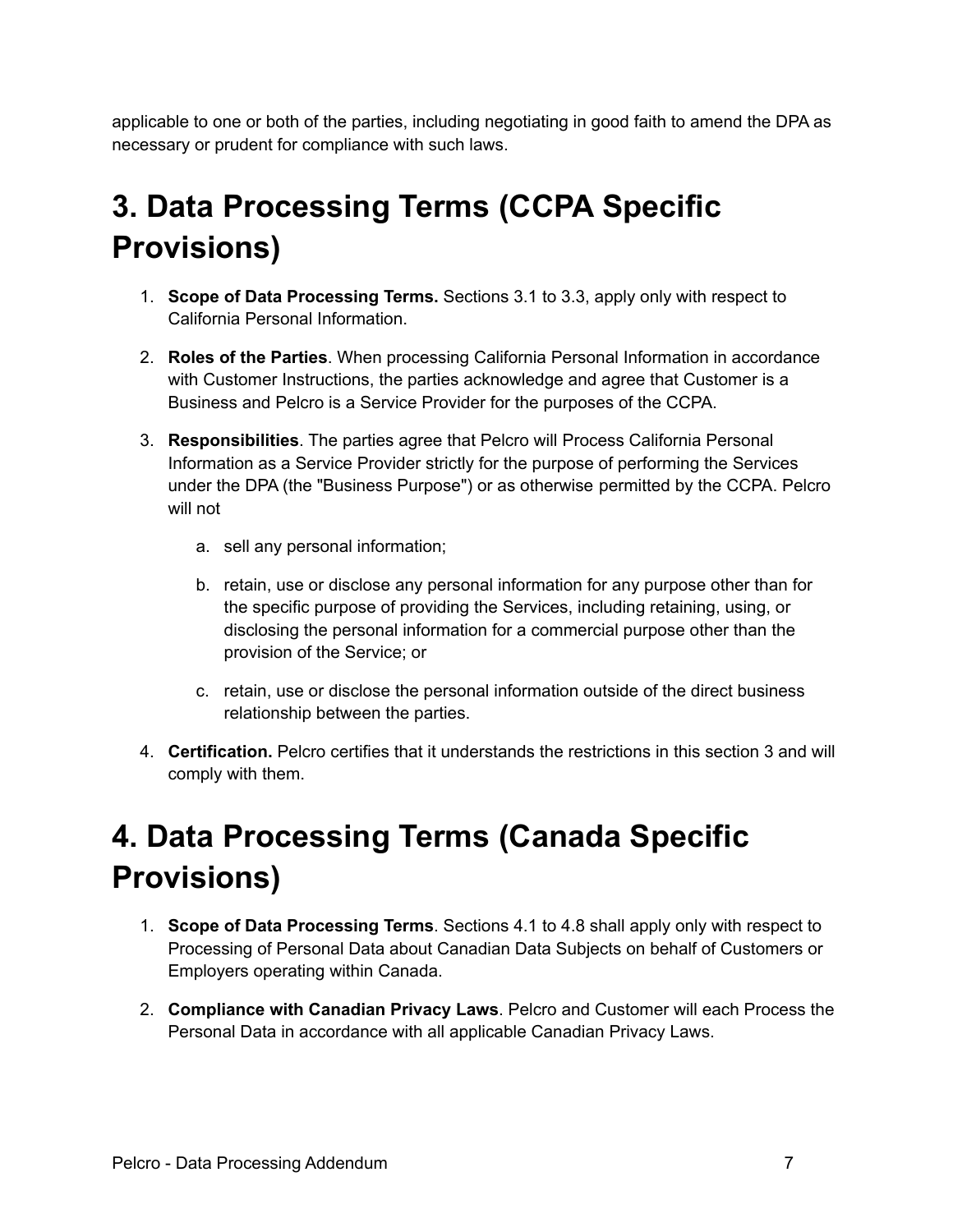- 3. **Protection of Personal Data.** Pelcro will take reasonable steps to protect the Personal Data against such risks as unauthorized access, use, disclosure, destruction or alteration.
- 4. **Consent Requirements.** Customer shall provide any required notices and obtain any required consents, as needed, for Pelcro to access, use, store and otherwise Process Personal Data outside Canada. Pelcro will take reasonable steps to ensure that Personal Data transferred outside the province where such information is collected is not used for any unauthorized purpose, and that Personal Data accessed, used, stored or otherwise Processed outside Canada is protected by appropriate safeguards.
- 5. **Customer Record Keeping**. Customer shall keep appropriate records of all notices provided, and all consents obtained, pursuant to Section 4.4 above, and Customer shall promptly provide evidence of such notices and consents to Pelcro upon Pelcro' request.
- 6. **Data Minimization**. Customer shall ensure that the Customer Data contains only the minimum Personal Data (if any) required by Pelcro to provide the Services.
- 7. **Cooperation**. The parties agree to reasonably cooperate and assist each other to comply with their respective obligations under applicable Canadian Privacy Laws, including, to the extent permitted by applicable laws, to respond to audits, requests, demands and investigations by any Regulatory Authority.
- 8. **Roles and Responsibilities of the Parties**. Pelcro will Process Personal Data as a service provider strictly for the purpose of performing the Services under the DPA (including as instructed by Customer) or permitted by the Canadian Privacy Laws or required by applicable laws.

## **5. Incorporating Standard Contractual Clauses within Controller to Processor transfers**

The Parties agree:

- 1. that without any further action being required they have entered into the Standard Contractual Clauses in the European Commission's decision 2010/87/EU set out in Part 1 of Schedule 1 to the DPA in respect of data transfers outside of the European Economic Area;
- 2. that without any further action being required they have entered into the Standard Contractual Clauses in the European Commission's decision 2010/87/EU as adapted by the UK Information Commissioner's Office in respect of data transfers outside of the UK;
- 3. that for the purposes of the Standard Contractual Clauses: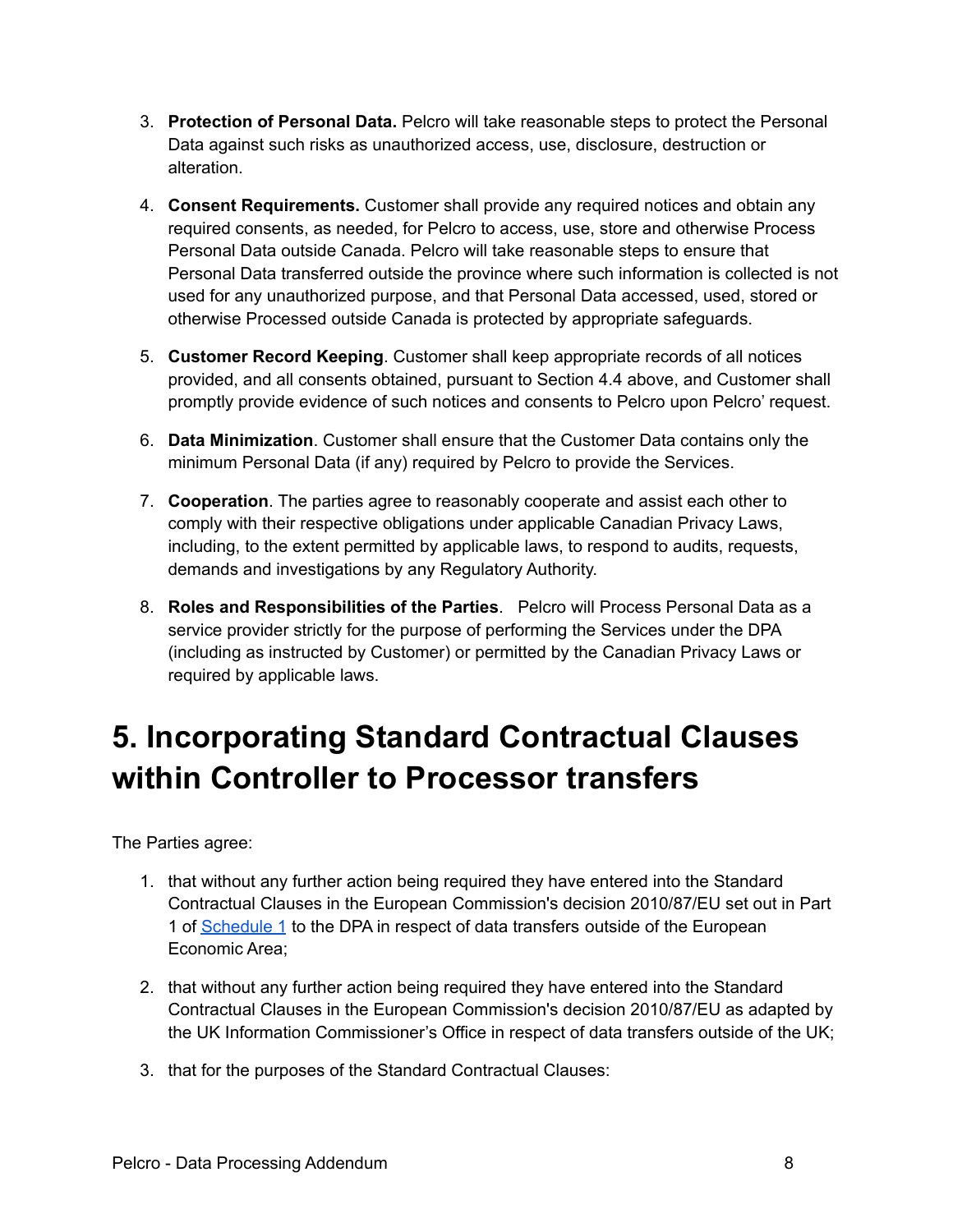- 1. **"Data Exporter"**: means the Customer when acting as a transferor of EU Personal Data;
- 2. **"Data Importer"**: means the Data Processor when acting as a transferee of EU Personal Data from a Data Exporter;
- 4. With reference to Clauses 10.3 and 10.3.2 of the Standard Contractual Clauses, the Standard Contractual Clauses and the provisions relating to data protection aspects for sub-processing shall, as regards transfers between a Data Exporter and a Data Importer, governed by the law of the Member State in which the Data Exporter is established.
- 5. that, where no other appropriate safeguard or exemption applies, that the EU Personal Data (to which Chapter V of the GDPR applies) will be transferred in accordance with those Standard Contractual Clauses as of the date the Parties entered into those Standard Contractual Clauses;
- 6. that the information in Schedules 1 and 2 to the DPA shall be deemed included in the annexes to the Standard Contractual Clauses;
- 7. that, to the extent the information in Schedules 1, 2 and 3 is incomplete or out of date, to use best endeavours promptly to supplement or update such information as necessary for the purpose of giving full effect to the Standard Contractual Clauses; and
- 8. that if there is any conflict between the DPA and the Standard Contractual Clauses the terms of the Standard Contractual Clauses shall apply.

### **5.1. Updated Standard Contractual Clauses:**

In the event that the European Commission or the UK Government updates, amends, substitutes, adopts or publishes new Standard Contractual Clauses from time to time, the Parties agree:

- 1. that the most up to date Standard Contractual Clauses from time to time shall be automatically incorporated in place of those in Annex 1 of the DPA (as the context requires);
- 2. that where no other appropriate safeguard or exemption applies, that the EU Personal Data subject to the DPA (to which Chapter V of the GDPR applies) will be transferred in accordance with the relevant form of the most up to date Standard Contractual Clauses as of the date the European Commission or UK Government (as applicable) decision regarding such new Standard Contractual Clauses becomes effective;
- 3. that the information in Schedules  $1$  and  $2$  to the DPA shall be deemed included (as applicable) in the annexes to the Standard Contractual Clauses; and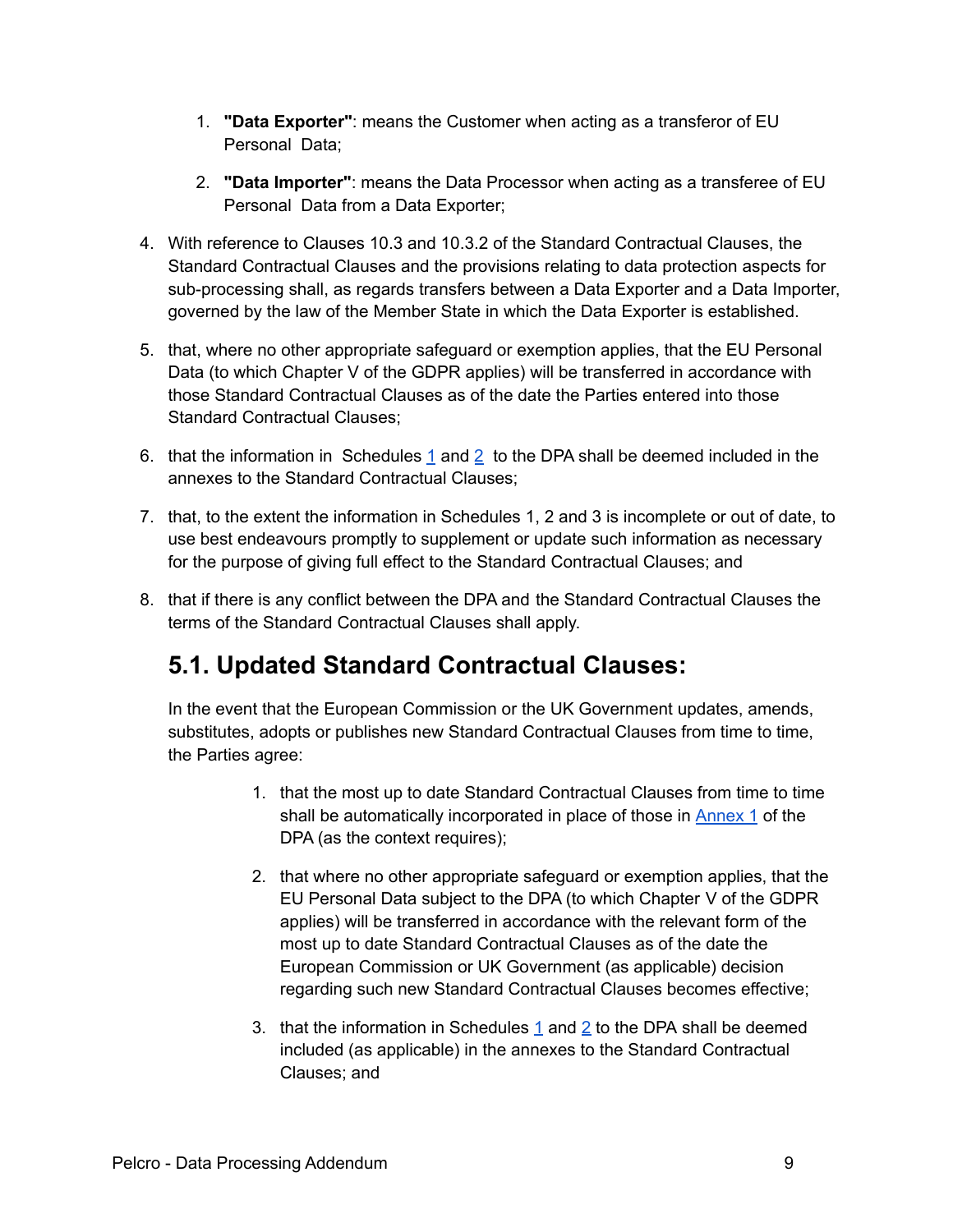4. that if there is any conflict between the DPA and the most up to date Standard Contractual Clauses the terms of the most up to date Standard Contractual Clauses shall apply.

### **5.2. Local laws affecting compliance with the Standard Contractual Clauses:**

- 1. The Parties warrant that they have no reason to believe that the laws in the third country of destination applicable to the processing of the EU Personal Data by the Data Importer, including any requirements to disclose personal data or measures authorising access by public authorities, prevent the Data Importer from fulfilling its obligations under the Standard Contractual Clauses. This is based on the understanding that laws that respect the essence of the fundamental rights and freedoms and do not exceed what is necessary and proportionate in a democratic society to safeguard one of the objectives listed in Article 23(1) GDPR, are not in contradiction with the Standard Contractual Clauses.
- 2. The Parties declare that as related to the transfer, they have taken due account in particular of the following elements:
	- a. the specific circumstances of the transfer, including the content and duration of the contract;
	- b. the scale and regularity of transfers;
	- c. the length of the processing chain, the number of actors involved and the transmission channels used;
	- d. the type of recipient;
	- e. the purpose of processing;
	- f. the nature of the personal data transferred;
	- g. any relevant practical experience with prior instances, or the absence of requests for disclosure from public authorities received by the Data Importer for the type of data transferred;
	- h. the laws of the third country of destination relevant in light of the circumstances of the transfer, including those requiring to disclose data to public authorities or authorising access by such authorities, as well as the applicable limitations and safeguards;
	- i. any safeguards in addition to those under the Standard Contractual Clauses, including the technical and organisational measures applied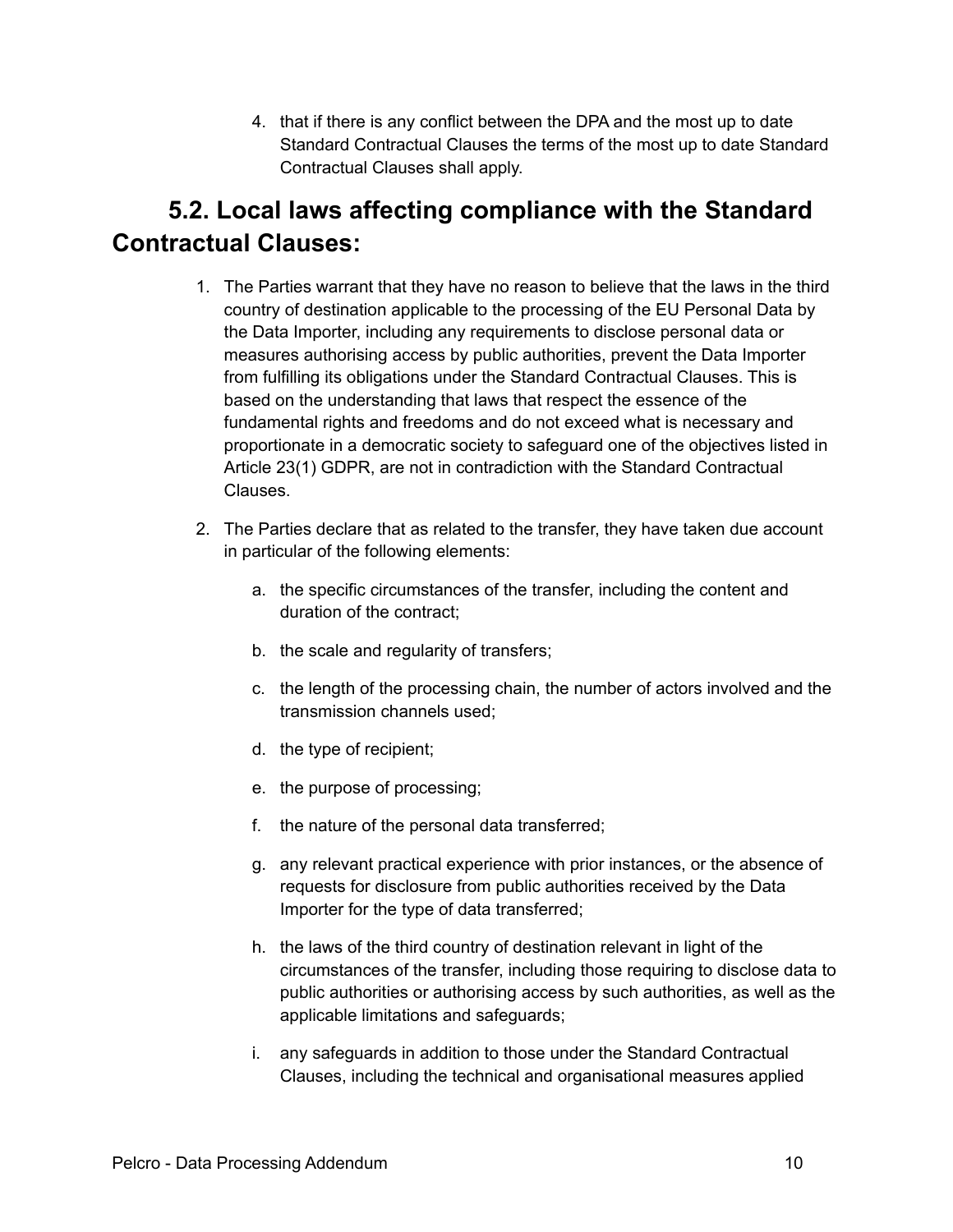during transmission and to the processing of the personal data in the country of destination.

- 3. Data Importer shall implement and maintain a documented procedure for reviewing and responding to Government Authority Requests. Such procedure shall require that Data Importer:
	- a. to the fullest extent permitted by law, immediately notify Data Exporter, in writing, of any such Government Authority Request and cooperate with Data Exporter in responding to such request;
	- b. scrutinize any such Government Authority Request to determine whether the request is valid, legally binding and lawful and reject or contest any request that is not valid, legally binding and lawful; and
	- c. ensure that the EU Personal Data disclosed or to which access is provided is proportionate and limited to the minimum amount strictly necessary for the purpose of complying with the Government Authority Request. Data Importer shall, to the fullest extent permitted by applicable law, remove any information prior to disclosure or access that would allow an individual to be directly identified from the data disclosed or to which access is provided.
- 4. Data Importer shall maintain a written record of all Government Authority Requests. Such record shall include details of (i) the government authorities making the requests or demands, (ii) the number of requests or demands received and how Data Importer responded to such requests or demands, (iii) the types of Personal Information that Data Importer was required to provide in connection with such requests or demands, and (iv) the number of individuals to whom such requests or demands are related. To the extent permitted by applicable law, Data Importer shall make aggregated information from such records available to Data Exporter upon request.

## **6. Notices**

All notices and communications given under the DPA shall be governed by the notice provisions in the online Terms and Conditions or the offline agreement you may have entered into with Pelcro, as applicable.

## **7. Governing Law and Jurisdiction**

The governing law and jurisdiction of the DPA shall be the same as that in the online Terms and Conditions or the offline agreement you may have entered into with Pelcro, as applicable.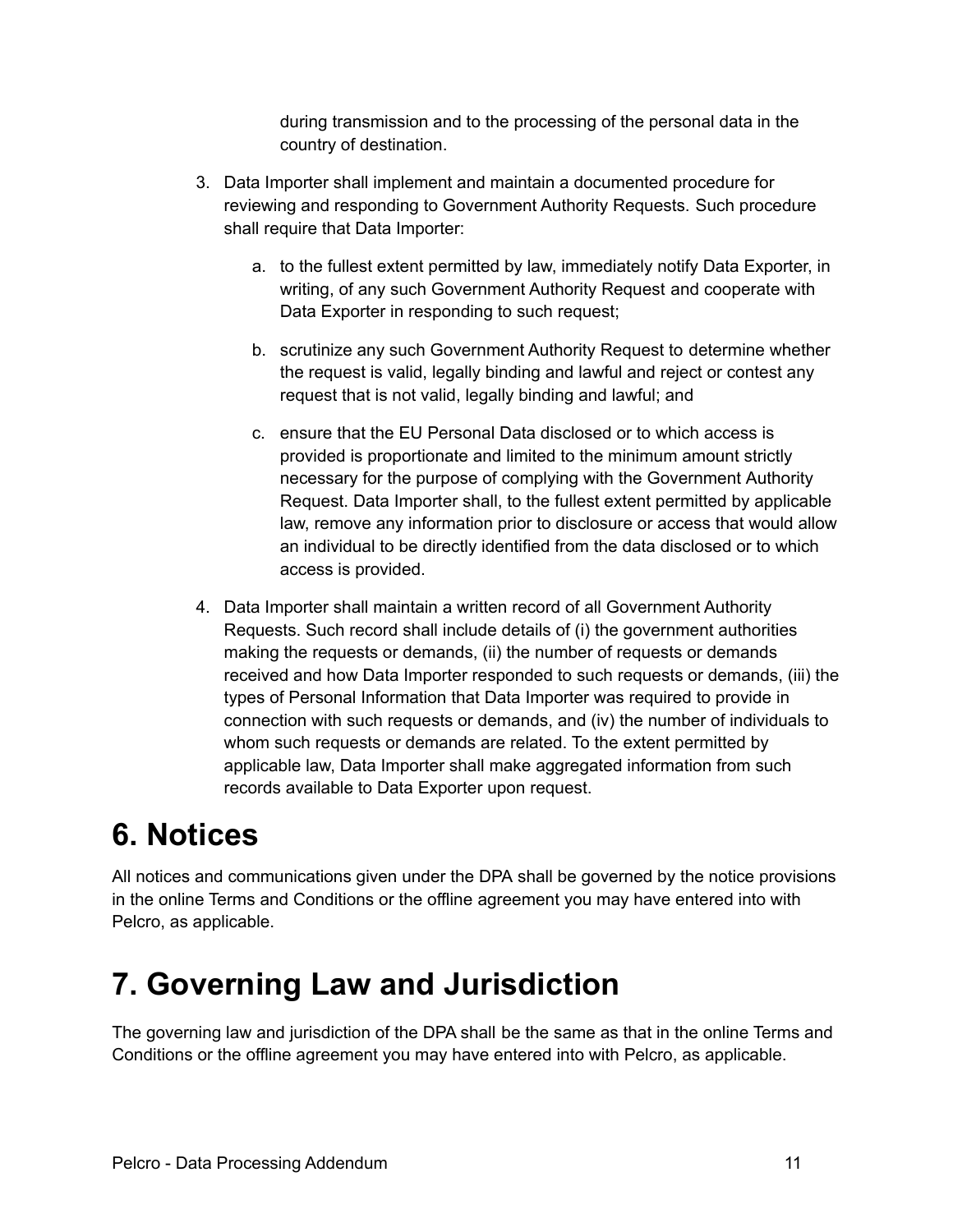The Data Processing DPA (which includes the Schedules and Annex) has been entered into on the date stated at the beginning of it

Signed for and on behalf of PELCRO Inc:

- Name: \_\_\_\_\_\_\_\_\_\_\_\_\_\_\_\_\_
- Position:
- Date: \_\_\_\_\_\_\_\_\_\_\_\_\_\_\_\_\_

Signed for and on behalf of CUSTOMER:

- Name:
- Position: \_\_\_\_\_\_\_\_\_\_\_\_\_\_\_\_\_\_\_
- Date: \_\_\_\_\_\_\_\_\_\_\_\_\_\_\_\_\_

## **8. Contacting Us**

If you have any questions or concerns, you may contact us at **[legal@pelcro.com](mailto:legal@pelcro.com)**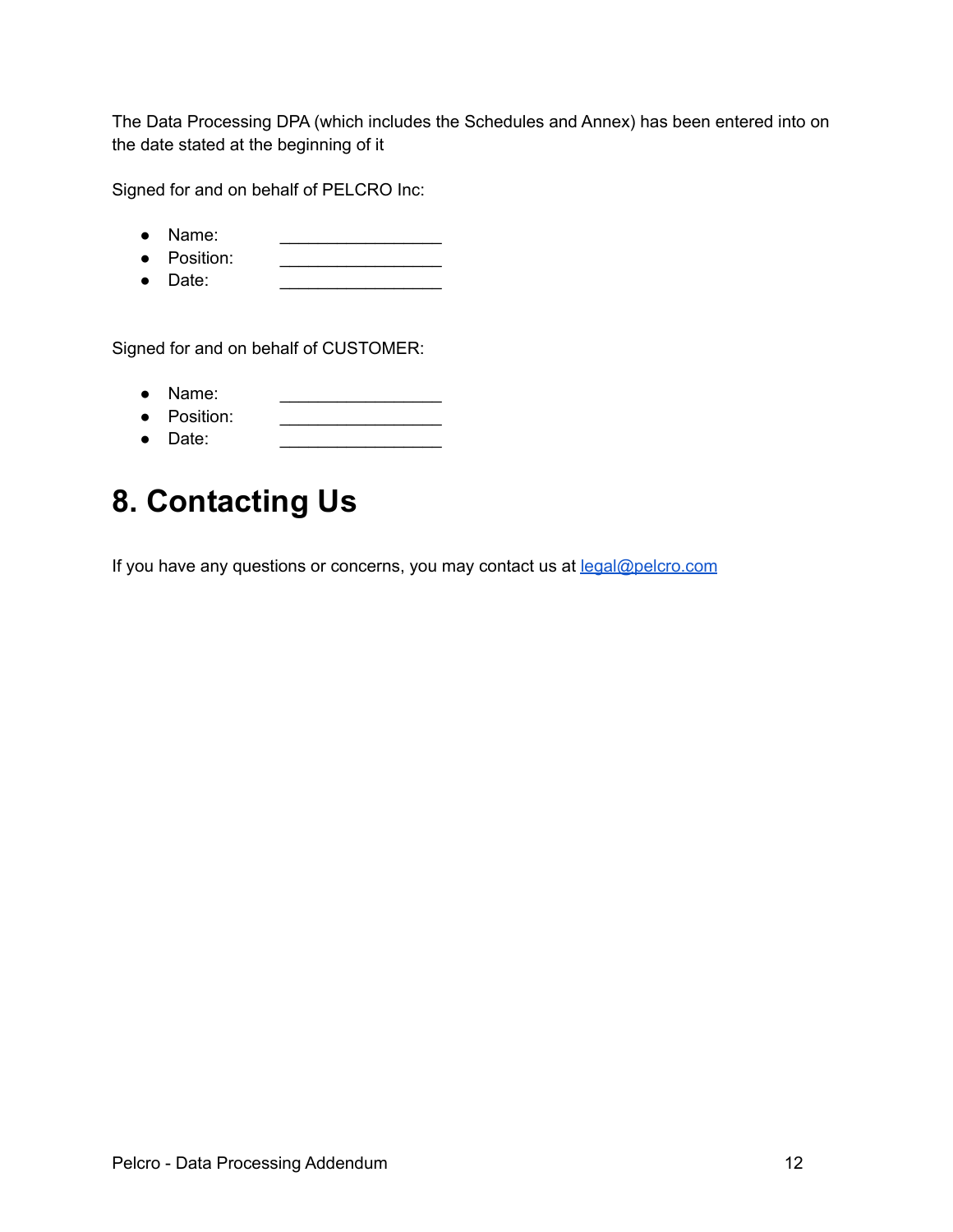## **SCHEDULE 1: Details of Processing**

**Duration of the Processing**: The duration of data Processing shall be for the term agreed between Customer and Pelcro in the online Terms and Conditions or the offline agreement, as applicable.

**Nature and purpose of the Processing**: The scope and purpose of Processing of the data subjects' Personal Data is:

- to provide, maintain and facilitate the Services as well as to ensure Services performance, to upgrade and to improve the functionality of the Services;
- to comply with regulatory requirements, as applicable;
- to secure (establish, investigate or defend) any legal claims that may arise due to the Services.

**Categories of data subjects**: Customer may submit Personal Data in the course of using the Purchased Services, the extent of which is determined and controlled by the Customer in its sole discretion, and which may include, but is not limited to Personal Data relating to the following categories of Data Subjects:

- Customer employees, contractors, collaborators, applicants, trainees, directors and others whose Personal Data is shared by a Customer in the context of the services provided by Pelcro.
- End users of the Services who access Customer platforms hosted by the Services.

**Categories of Personal Data**: The Personal Data transferred concern the following categories of data in relation to the categories of data subjects described above:

- Identifiers: first and last name.
- Contact information: business email address, phone number, company name and business address
- Payment details: last 4 digits of the credit card number

**Special categories of data** (if appropriate): The Personal Data transferred concern the following special categories of data (please specify):

● Customer may not submit special categories of data to the Services. For the sake of clarity special categories of data are Personal Data with information revealing racial or ethnic origin, political opinions, religious or philosophical beliefs, or trade-union membership, and the processing of genetic data, biometric data, data concerning health or data concerning a natural person's sex life or sexual orientation.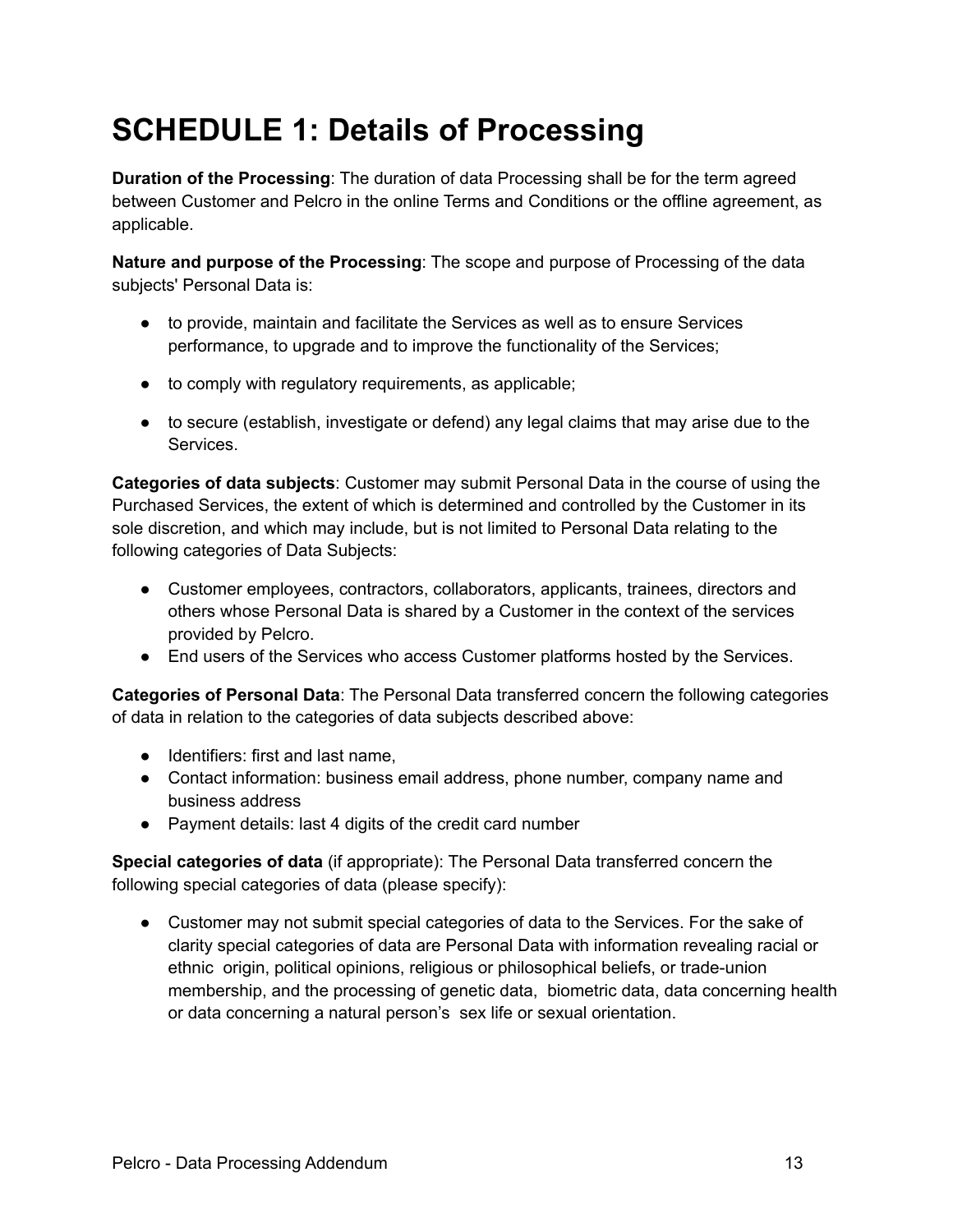## **SCHEDULE 2: Security and Organizational Measures**

Pelcro will maintain administrative, organizational, physical, and technical safeguards for protection of the security, confidentiality, availability and integrity of Personal Data uploaded to the Services.

Pelcro will not materially decrease the overall security of the Services during a Subscription Term. You can find a list of the Security and Organizational measures at <https://www.pelcro.com/en/security>.

## **SCHEDULE 3: List of Subprocessors**

Pelcro publishes the list of Sub-Processors contracted to process all Personal Data on its website at <https://www.pelcro.com/en/legal/sub-processors>.

## **ANNEX 1: Standard Contractual Clauses**

Standard Contractual Clauses (processors): For the purposes of Article 26(2) of Directive 95/46/EC for the transfer of personal data to processors established in third countries which do not ensure an adequate level of data protection.

- Name of the data exporting organisation: Customer, as specified on the relevant **Agreements**
- Address: as specified on the relevant Agreements
- Tel.: ; fax: ; e-mail: as specified on the relevant Agreements

\_\_\_\_\_\_\_\_\_\_\_\_\_\_\_\_\_\_\_\_\_\_\_\_\_\_\_\_\_\_\_\_\_\_\_\_\_\_\_\_\_\_\_\_\_\_\_\_\_

● Other information needed to identify the organisation:

**(the Data Exporter)**

And

- Name of the data importing organisation: **Pelcro**
- Address: **3555 Cote des neiges, #205, Montreal, Quebec, Canada**
- Tel.: **+1 888-566-5317**
- Other information needed to identify the organisation: Not applicable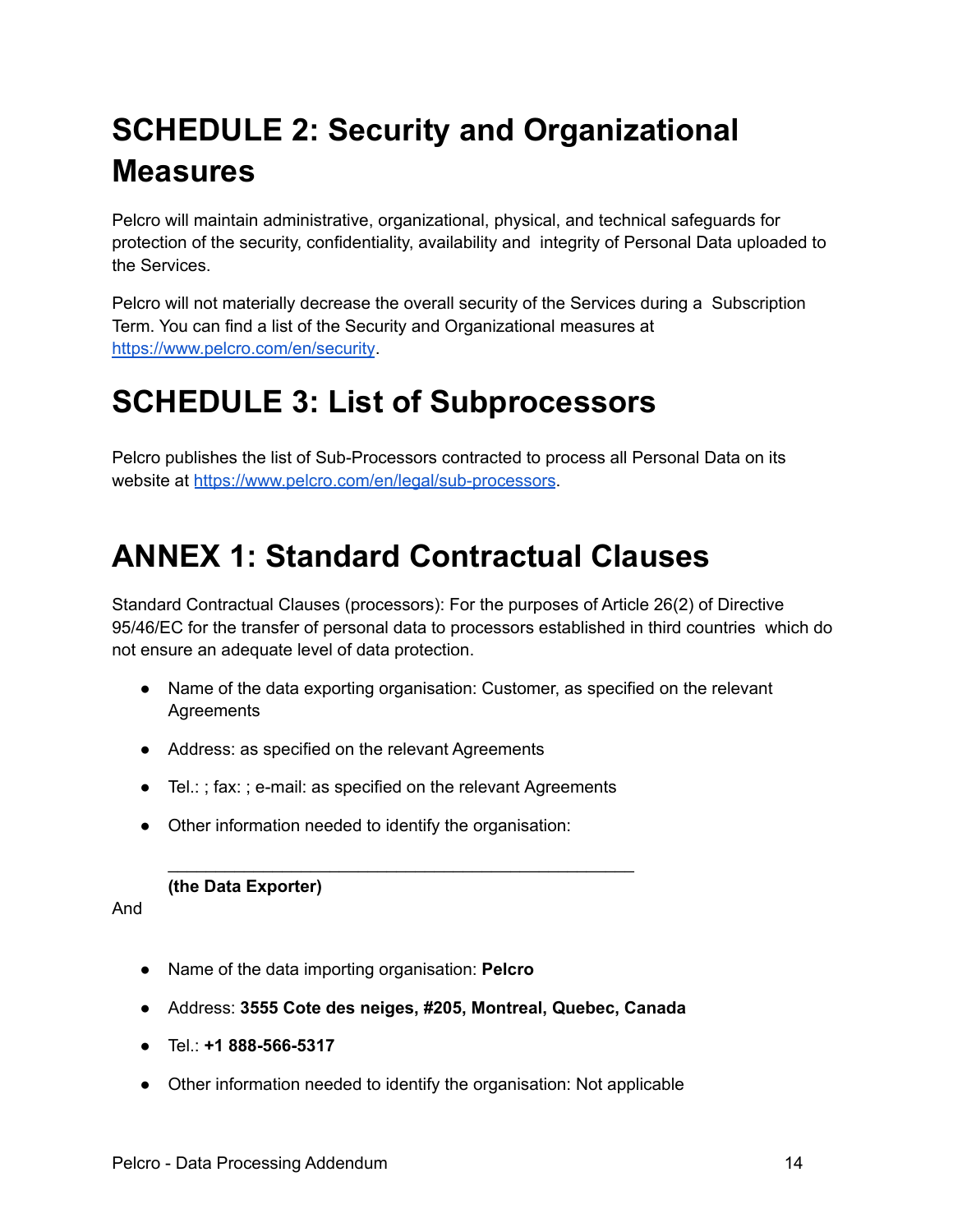#### **(the Data Importer)**

each a "party"; together "the parties", HAVE AGREED on the following Contractual Clauses (the Clauses) in order to adduce adequate safeguards with respect to the protection of privacy and fundamental rights and freedoms of individuals for the transfer by the Data Exporter to the Data Importer of the personal data specified in Appendix 1.

#### **Clause 1 Definitions**

For the purposes of the Clauses:

- a. 'personal data', 'special categories of data', 'process/processing', 'controller', 'processor', 'data subject' and 'supervisory authority' shall have the same meaning as in Directive 95/46/EC of the European Parliament and of the Council of 24 October 1995 on the protection of individuals with regard to the processing of personal data and on the free movement of such data;
- b. 'the Data Exporter' means the controller who transfers the personal data;
- c. 'the Data Importer' means the processor who agrees to receive from the Data Exporter personal data intended for processing on his behalf after the transfer in accordance with his instructions and the terms of the Clauses and who is not subject to a third country's system ensuring adequate protection within the meaning of Article 25(1) of Directive 95/46/EC;
- d. 'the subprocessor' means any processor engaged by the Data Importer or by any other subprocessor of the Data Importer who agrees to receive from the Data Importer or from any other subprocessor of the Data Importer personal data exclusively intended for processing activities to be carried out on behalf of the Data Exporter after the transfer in accordance with his instructions, the terms of the Clauses and the terms of the written subcontract;
- e. 'the applicable data protection law' means the legislation protecting the fundamental rights and freedoms of individuals and, in particular, their right to privacy with respect to the processing of personal data applicable to a data controller in the Member State in which the Data Exporter is established;
- f. 'technical and organisational security measures' means those measures aimed at protecting personal data against accidental or unlawful destruction or accidental loss, alteration, unauthorised disclosure or access, in particular where the processing involves the transmission of data over a network, and against all other unlawful forms of processing.

#### **Clause 2 Details of the transfer**

The details of the transfer and in particular the special categories of personal data where applicable are specified in Appendix 1 which forms an integral part of the Clauses.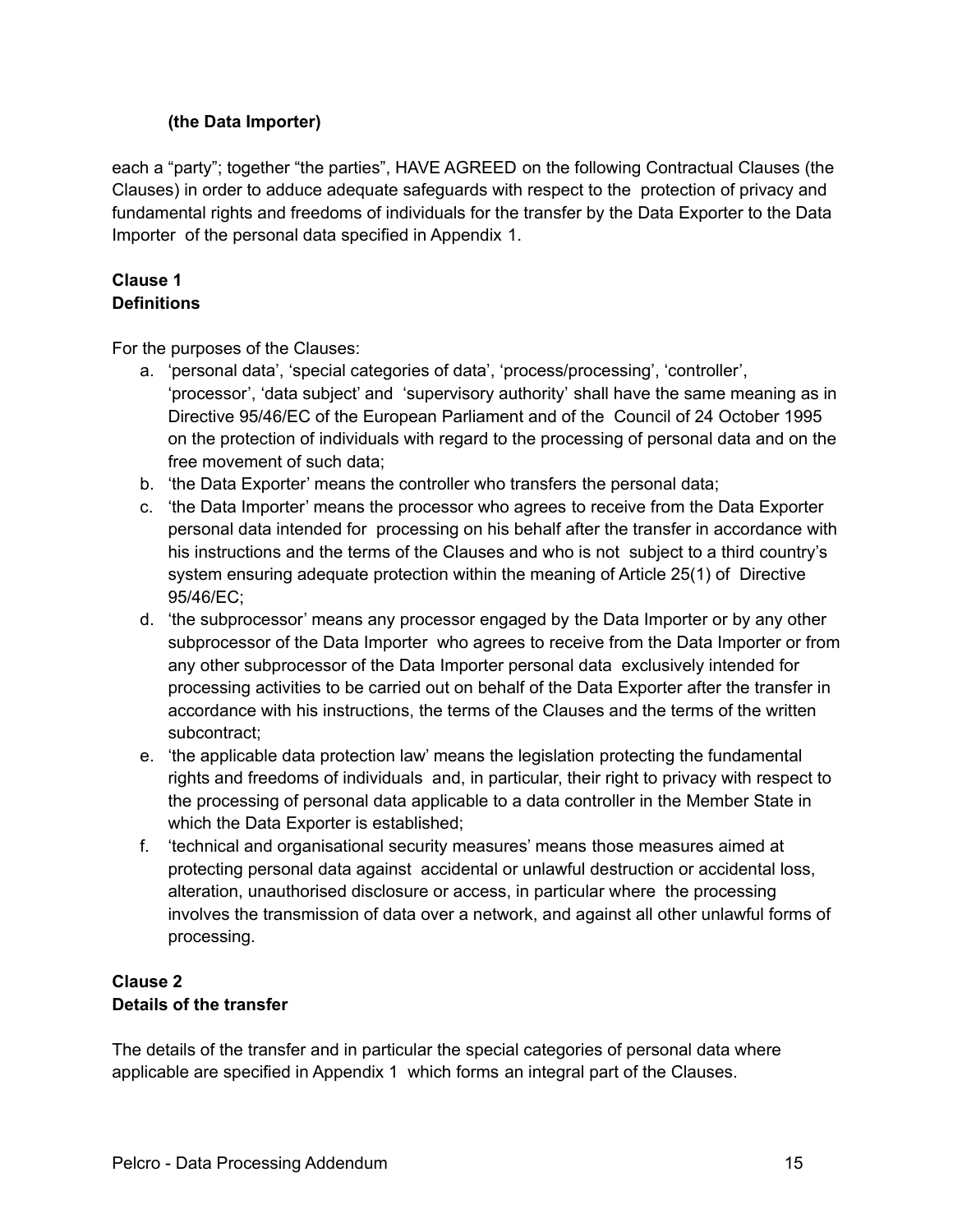#### **Clause 3**

#### **Third-party beneficiary clause**

- 1. The data subject can enforce against the Data Exporter this Clause, Clause 4(b) to (i), Clause  $5(a)$  to (e), and (g) to (j), Clause  $6(1)$  and (2), Clause 7, Clause  $8(2)$ , and Clauses 9 to 12 as third-party beneficiary.
- 2. The data subject can enforce against the Data Importer this Clause, Clause 5(a) to (e) and (g), Clause 6, Clause 7, Clause 8(2), and Clauses 9 to 12, in cases where the Data Exporter has factually disappeared or has ceased to exist in law unless any successor entity has assumed the entire legal obligations of the Data Exporter by contract or by operation of law, as a result of which it takes on the rights and obligations of the Data Exporter, in which case the data subject can enforce them against such entity.
- 3. The data subject can enforce against the subprocessor this Clause, Clause 5(a) to (e) and (g), Clause 6, Clause 7, Clause 8(2), and Clauses 9 to 12, in cases where both the Data Exporter and the Data Importer have factually disappeared or ceased to exist in law or have become insolvent, unless any successor entity has assumed the entire legal obligations of the Data Exporter by contract or by operation of law as a result of which it takes on the rights and obligations of the Data Exporter, in which case the data subject can enforce them against such entity. Such third-party liability of the subprocessor shall be limited to its own processing operations under the Clauses.
- 4. The parties do not object to a data subject being represented by an association or other body if the data subject so expressly wishes and if permitted by national law.

#### **Clause 4 Obligations of the Data Exporter**

The Data Exporter agrees and warrants:

- a. that the processing, including the transfer itself, of the personal data has been and will continue to be carried out in accordance with the relevant provisions of the applicable data protection law (and, where applicable, has been notified to the relevant authorities of the Member State where the Data Exporter is established) and does not violate the relevant provisions of that State;
- b. that it has instructed and throughout the duration of the personal data processing services will instruct the Data Importer to process the personal data transferred only on the Data Exporter's behalf and in accordance with the applicable data protection law and the Clauses;
- c. that the Data Importer will provide sufficient guarantees in respect of the technical and organisational security measures specified in Appendix 2 to this contract;
- d. that after assessment of the requirements of the applicable data protection law, the security measures are appropriate to protect personal data against accidental or unlawful destruction or accidental loss, alteration, unauthorised disclosure or access, in particular where the processing involves the transmission of data over a network, and against all other unlawful forms of processing, and that these measures ensure a level of security appropriate to the risks presented by the processing and the nature of the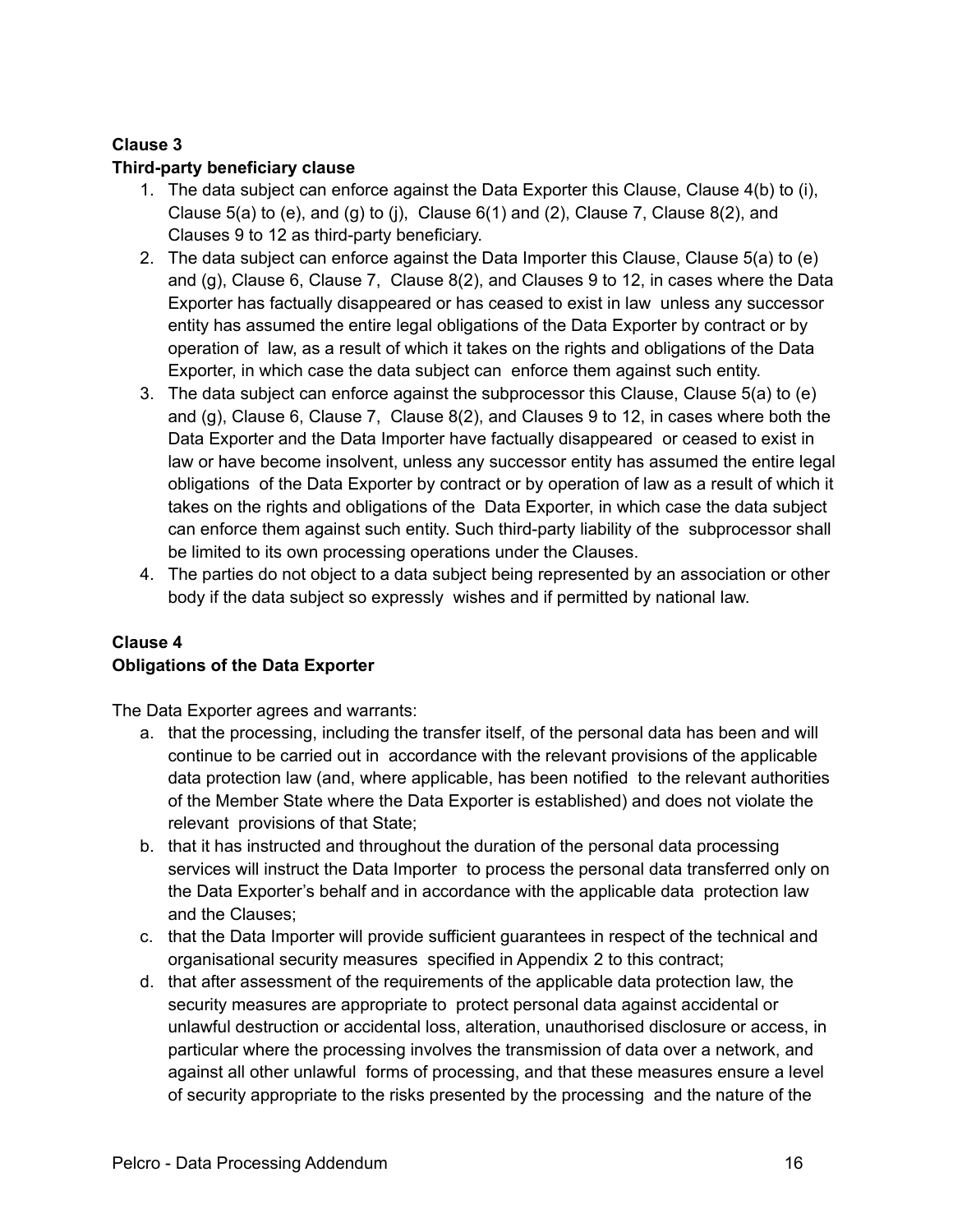data to be protected having regard to the state of the art and the cost of their implementation;

- e. that it will ensure compliance with the security measures;
- f. that, if the transfer involves special categories of data, the data subject has been informed or will be informed before, or as soon as possible after, the transfer that its data could be transmitted to a third country not providing adequate protection within the meaning of Directive 95/46/EC;
- g. to forward any notification received from the Data Importer or any subprocessor pursuant to Clause 5(b) and Clause 8(3) to the data protection supervisory authority if the Data Exporter decides to continue the transfer or to lift the suspension;
- h. to make available to the data subjects upon request a copy of the Clauses, with the exception of Appendix 2, and a summary description of the security measures, as well as a copy of any contract for subprocessing services which has to be made in accordance with the Clauses, unless the Clauses or the contract contain commercial information, in which case it may remove such commercial information;
- i. that, in the event of subprocessing, the processing activity is carried out in accordance with Clause 11 by a subprocessor providing at least the same level of protection for the personal data and the rights of data subject as the Data Importer under the Clauses; and
- j. that it will ensure compliance with Clause 4(a) to (i).

#### **Clause 5 Obligations of the Data Importer**

The Data Importer agrees and warrants:

- a. to process the personal data only on behalf of the Data Exporter and in compliance with its instructions and the Clauses; if it cannot provide such compliance for whatever reasons, it agrees to inform promptly the Data Exporter of its inability to comply, in which case the Data Exporter is entitled to suspend the transfer of data and/or terminate the contract;
- b. that it has no reason to believe that the legislation applicable to it prevents it from fulfilling the instructions received from the Data Exporter and its obligations under the contract and that in the event of a change in this legislation which is likely to have a substantial adverse effect on the warranties and obligations provided by the Clauses, it will promptly notify the change to the Data Exporter as soon as it is aware, in which case the Data Exporter is entitled to suspend the transfer of data and/or terminate the contract;
- c. that it has implemented the technical and organisational security measures specified in Appendix 2 before processing the personal data transferred;
- d. that it will promptly notify the Data Exporter about:
	- i. any legally binding request for disclosure of the personal data by a law enforcement authority unless otherwise prohibited, such as a prohibition under criminal law to preserve the confidentiality of a law enforcement investigation,
	- ii. any accidental or unauthorised access, and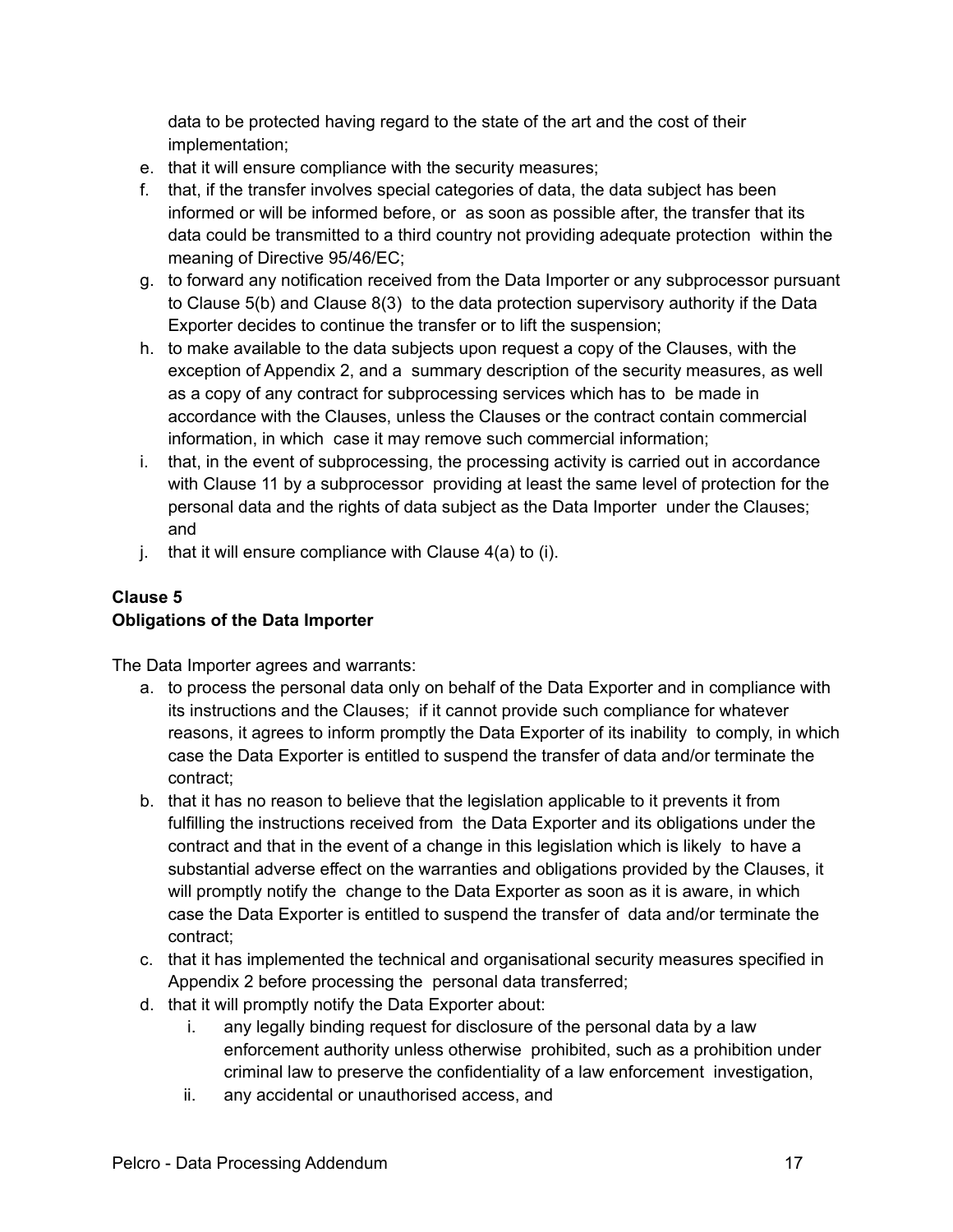- iii. any request received directly from the data subjects without responding to that request, unless it has been otherwise authorised to do so;
- e. to deal promptly and properly with all inquiries from the Data Exporter relating to its processing of the personal data subject to the transfer and to abide by the advice of the supervisory authority with regard to the processing of the data transferred;
- f. at the request of the Data Exporter to submit its data processing facilities for audit of the processing activities covered by the Clauses which shall be carried out by the Data Exporter or an inspection body composed of independent members and in possession of the required professional qualifications bound by a duty of confidentiality, selected by the Data Exporter, where applicable, in agreement with the supervisory authority;
- g. to make available to the data subject upon request a copy of the Clauses, or any existing contract for subprocessing, unless the Clauses or contract contain commercial information, in which case it may remove such commercial information, with the exception of Appendix 2 which shall be replaced by a summary description of the security measures in those cases where the data subject is unable to obtain a copy from the Data Exporter;
- h. that, in the event of subprocessing, it has previously informed the Data Exporter and obtained its prior written consent; (i) that the processing services by the subprocessor will be carried out in accordance with Clause 11; (j) to send promptly a copy of any subprocessor agreement it concludes under the Clauses to the Data Exporter.

#### **Clause 6**

#### **Liability**

- 1. The parties agree that any data subject, who has suffered damage as a result of any breach of the obligations referred to in Clause 3 or in Clause 11 by any party or subprocessor is entitled to receive compensation from the Data Exporter for the damage suffered.
- 2. If a data subject is not able to bring a claim for compensation in accordance with paragraph 1 against the Data Exporter, arising out of a breach by the Data Importer or his subprocessor of any of their obligations referred to in Clause 3 or in Clause 11, because the Data Exporter has factually disappeared or ceased to exist in law or has become insolvent, the data importer agrees that the data subject may issue a claim against the Data Importer as if it were the Data Exporter, unless any successor entity has assumed the entire legal obligations of the Data Exporter by contract of by operation of law, in which case the data subject can enforce its rights against such entity. The Data Importer may not rely on a breach by a subprocessor of its obligations in order to avoid its own liabilities.
- 3. If a data subject is not able to bring a claim against the Data Exporter or the Data Importer referred to in paragraphs 1 and 2, arising out of a breach by the subprocessor of any of their obligations referred to in Clause 3 or in Clause 11 because both the Data Exporter and the Data Importer have factually disappeared or ceased to exist in law or have become insolvent, the subprocessor agrees that the data subject may issue a claim against the data subprocessor with regard to its own processing operations under the Clauses as if it were the Data Exporter or the Data Importer, unless any successor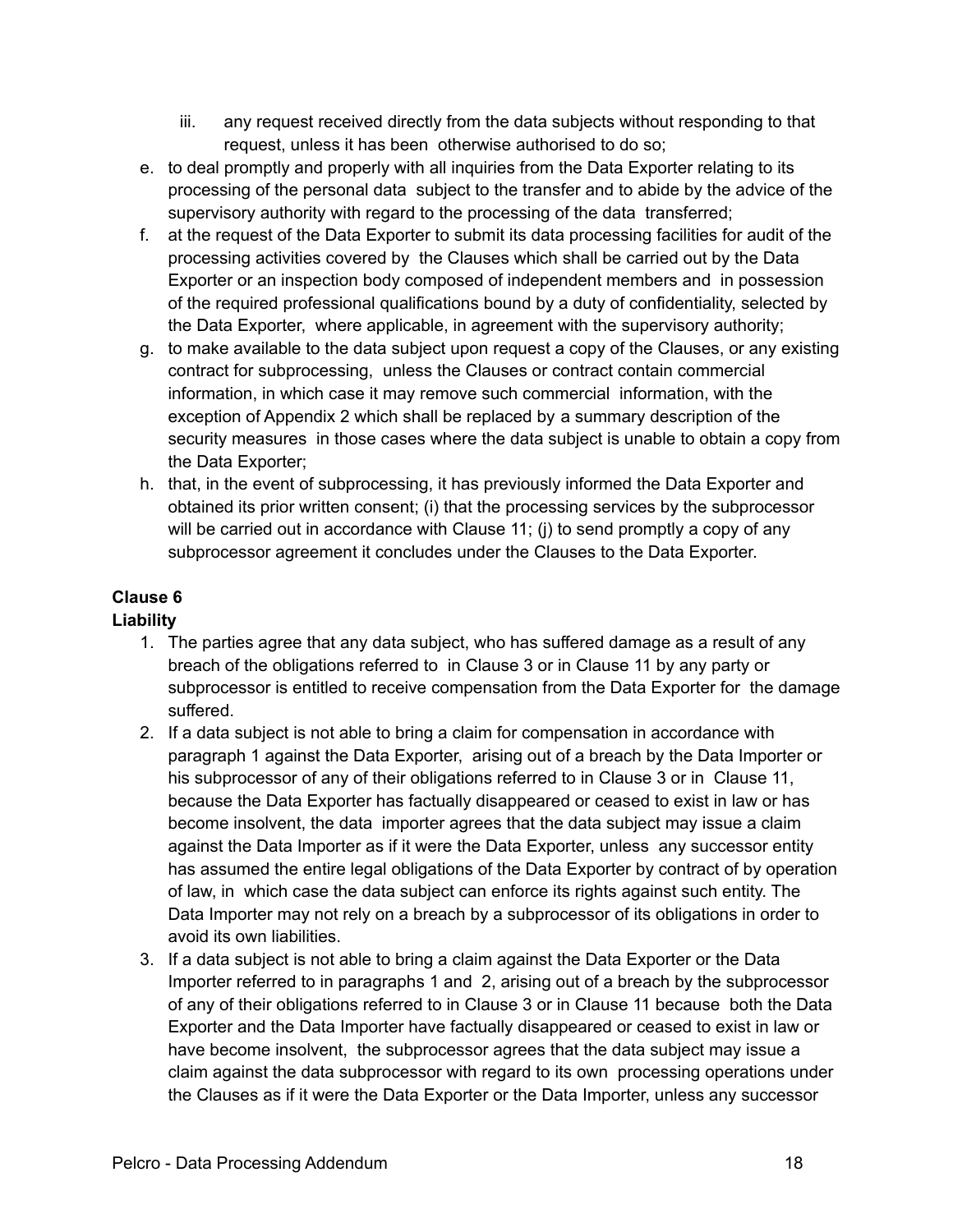entity has assumed the entire legal obligations of the Data Exporter or Data Importer by contract or by operation of law, in which case the data subject can enforce its rights against such entity. The liability of the subprocessor shall be limited to its own processing operations under the Clauses.

#### **Clause 7**

#### **Mediation and jurisdiction**

- 1. The Data Importer agrees that if the data subject invokes against it third-party beneficiary rights and/or claims compensation for damages under the Clauses, the Data Importer will accept the decision of the data subject:
	- a. to refer the dispute to mediation, by an independent person or, where applicable, by the supervisory authority;
	- b. to refer the dispute to the courts in the Member State in which the Data Exporter is established.
- 2. The parties agree that the choice made by the data subject will not prejudice its substantive or procedural rights to seek remedies in accordance with other provisions of national or international law.

#### **Clause 8**

#### **Cooperation with supervisory authorities**

- 1. The Data Exporter agrees to deposit a copy of this contract with the supervisory authority if it so requests or if such deposit is required under the applicable data protection law.
- 2. The parties agree that the supervisory authority has the right to conduct an audit of the Data Importer, and of any subprocessor, which has the same scope and is subject to the same conditions as would apply to an audit of the data exporter under the applicable data protection law.
- 3. The Data Importer shall promptly inform the Data Exporter about the existence of legislation applicable to it or any subprocessor preventing the conduct of an audit of the Data Importer, or any subprocessor, pursuant to paragraph 2. In such a case the Data Exporter shall be entitled to take the measures foreseen in Clause 5 (b).

#### **Clause 9 Governing Law**

The Clauses shall be governed by the law of the Member State in which the Data Exporter is established.

#### **Clause 10 Variation of the contract**

The parties undertake not to vary or modify the Clauses. This does not preclude the parties from adding clauses on business related issues where required as long as they do not contradict the Clause.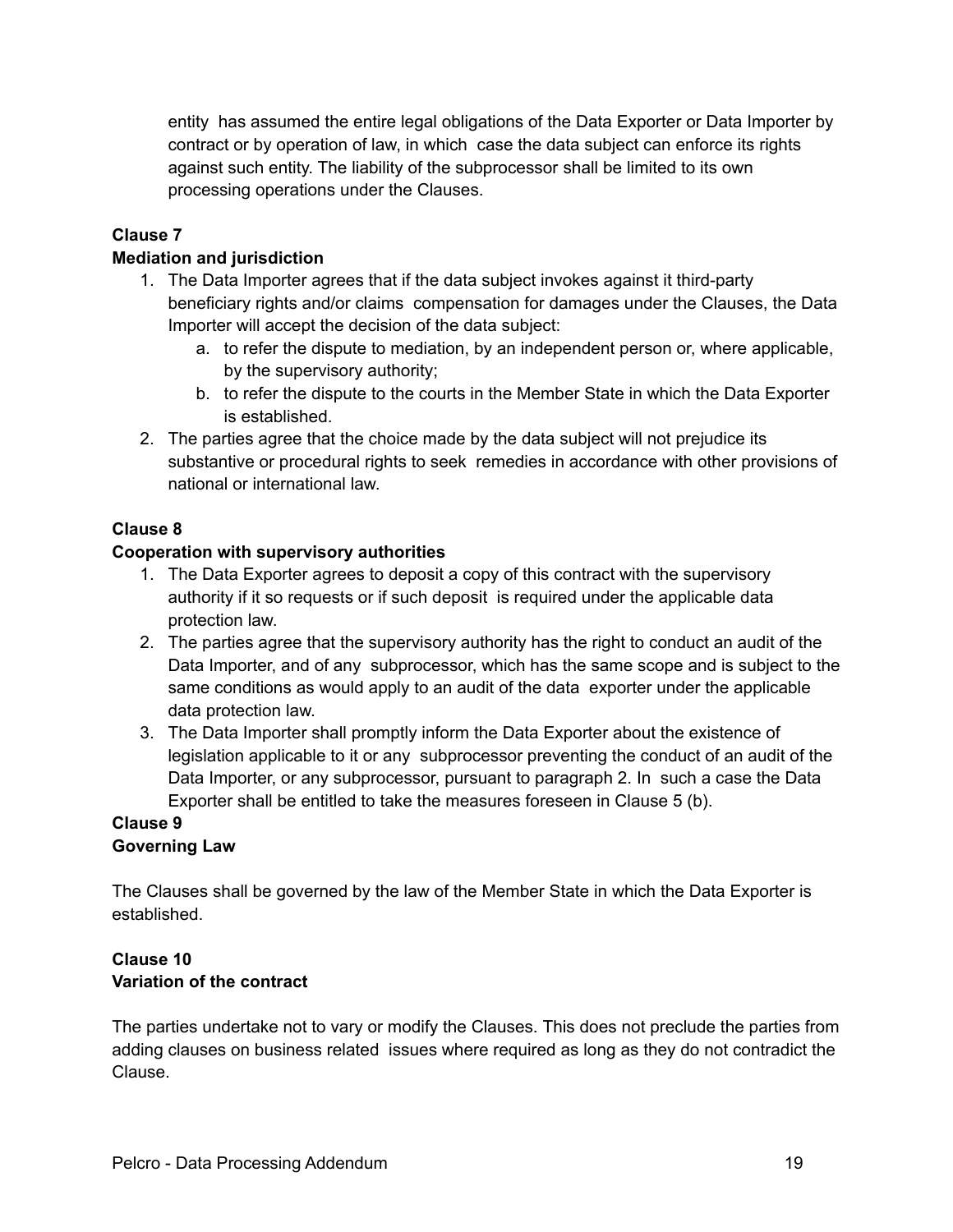#### **Clause 11 Subprocessing**

- 1. The Data Importer shall not subcontract any of its processing operations performed on behalf of the Data Exporter under the Clauses without the prior written consent of the Data Exporter. Where the Data Importer subcontracts its obligations under the Clauses, with the consent of the Data Exporter, it shall do so only by way of a written agreement with the subprocessor which imposes the same obligations on the subprocessor as are imposed on the Data Importer under the Clauses. Where the subprocessor fails to fulfil its data protection obligations under such written agreement the data importer shall remain fully liable to the Data Exporter for the performance of the subprocessor's obligations under such agreement.
- 2. The prior written contract between the Data Importer and the subprocessor shall also provide for a third-party beneficiary clause as laid down in Clause 3 for cases where the data subject is not able to bring the claim for compensation referred to in paragraph 1 of Clause 6 against the Data Exporter or the Data Importer because they have factually disappeared or have ceased to exist in law or have become insolvent and no successor entity has assumed the entire legal obligations of the Data Exporter or Data Importer by contract or by operation of law. Such third-party liability of the subprocessor shall be limited to its own processing operations under the Clauses.
- 3. The provisions relating to data protection aspects for subprocessing of the contract referred to in paragraph 1 shall be governed by the law of the Member State in which the Data Exporter is established.
- 4. The Data Exporter shall keep a list of subprocessing agreements concluded under the Clauses and notified by the data importer pursuant to Clause 5(j), which shall be updated at least once a year. The list shall be available to the data exporter's data protection supervisory authority.

#### **Clause 12**

Obligation after the termination of personal data processing services

- 1. The parties agree that on the termination of the provision of data processing services, the Data Importer and the subprocessor shall, at the choice of the Data Exporter, return all the personal data transferred and the copies thereof to the Data Exporter or shall destroy all the personal data and certify to the Data Exporter that it has done so, unless legislation imposed upon the Data Importer prevents it from returning or destroying all or part of the personal data transferred. In that case, the Data Importer warrants that it will guarantee the confidentiality of the personal data transferred and will not actively process the personal data transferred anymore.
- 2. The Data Importer and the subprocessor warrant that upon request of the Data Exporter and/or of the supervisory authority, it will submit its data processing facilities for an audit of the measures referred to in paragraph 1.

#### **On behalf of the Data Exporter:**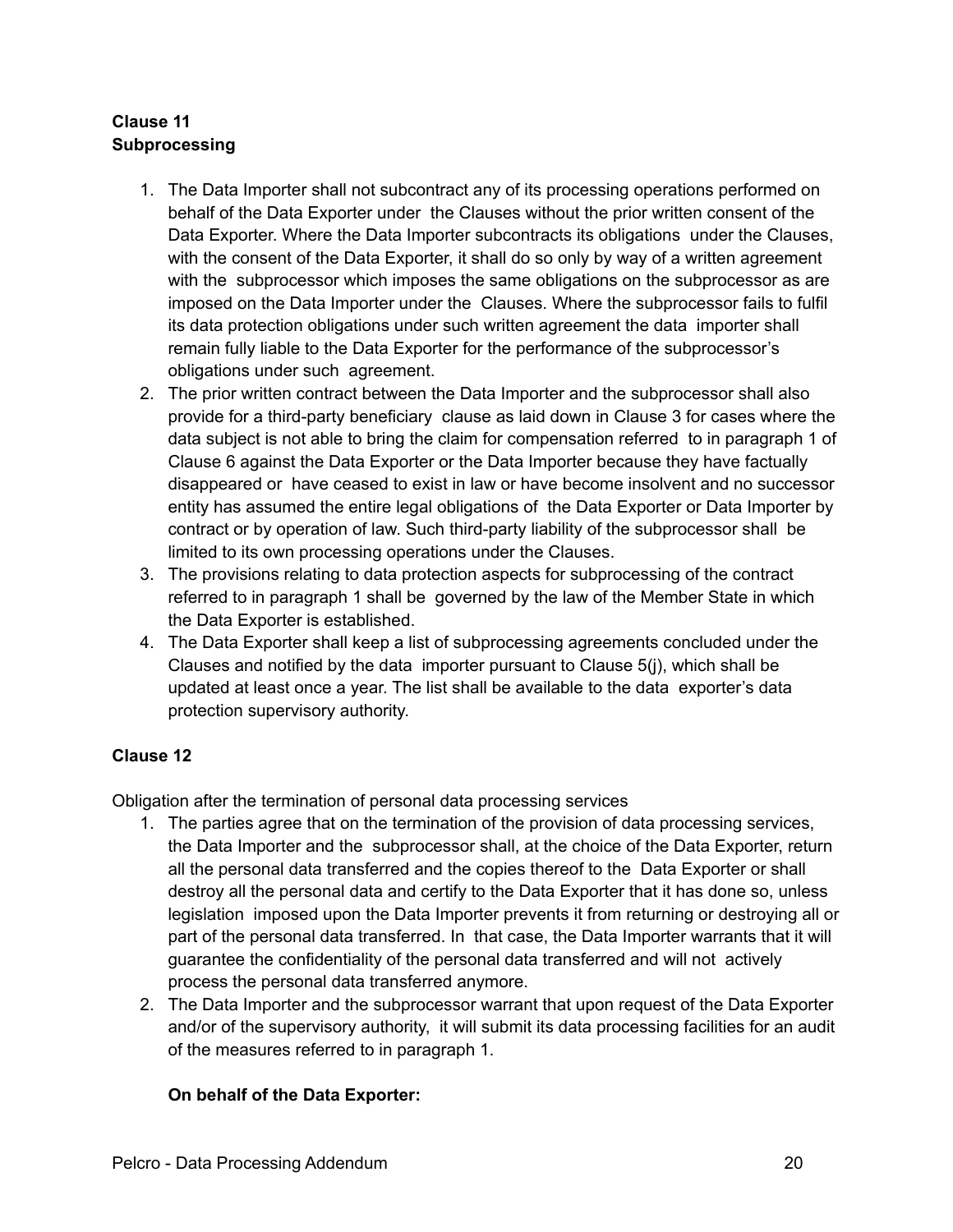| Name:      |                                                                               |
|------------|-------------------------------------------------------------------------------|
| Position:  |                                                                               |
| Address:   |                                                                               |
|            | Other information necessary in order for the contract to be binding (if any): |
| Signature: |                                                                               |
|            |                                                                               |

| On behalf of the Data Importer:   |                                                                               |
|-----------------------------------|-------------------------------------------------------------------------------|
| Name: _______________________     |                                                                               |
| Position: _______________________ |                                                                               |
| Address:                          |                                                                               |
|                                   | Other information necessary in order for the contract to be binding (if any): |
| Signature:                        |                                                                               |

### **APPENDIX 1 to the Standard Contractual Clauses**

This Appendix forms part of the Clauses and must be completed and signed by the parties. The Member States may complete or specify, according to their national procedures, any additional necessary information to be contained in this Appendix.

#### **Data Exporter**

The Data Exporter is (please specify briefly your activities relevant to the transfer):

#### **Data Importer**

The Data Importer is (please specify briefly activities relevant to the transfer):

#### **Data subjects**

The personal data transferred concern the following categories of data subjects (please specify):

#### **Categories of data**

The personal data transferred concern the following categories of data (please specify):

#### **Special categories of data (if appropriate)**

The personal data transferred concern the following special categories of data (please specify):

#### **Processing operations**

The personal data transferred will be subject to the following basic processing activities (please specify):